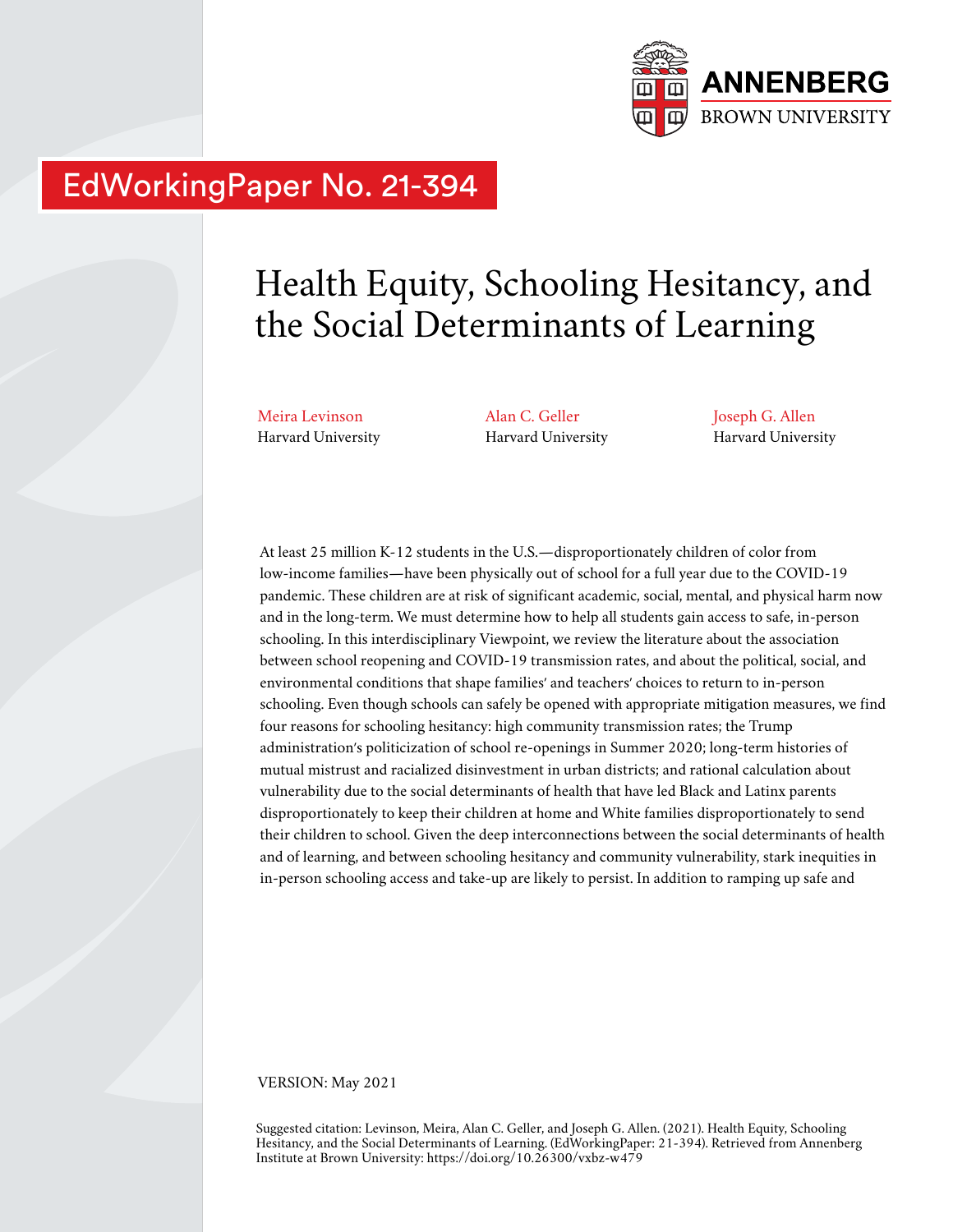#### **Health Equity, Schooling Hesitancy, and the Social Determinants of Learning**

Meira Levinson, D.Phil., Harvard Graduate School of Education\*

Alan C. Geller, RN, MPH, Harvard T.H. Chan School of Public Health

Joseph G. Allen, Doctor of Science (DSc), Harvard T.H. Chan School of Public Health

\*Corresponding author: Meira Levinson Harvard Graduate School of Education 413 Gutman Library 6 Appian Way Cambridge, MA 02138 [meira\\_levinson@harvard.edu](mailto:meira_levinson@harvard.edu) 617-992-6213 (mobile)

Alan C. Geller Harvard T.H. Chan School of Public Health Kresge 718 677 Huntington Avenue Boston MA 02115 [ageller@hsph.harvard.edu](mailto:ageller@hsph.harvard.edu) 617-432-1648

Joseph G. Allen Harvard T.H. Chan School of Public Health 401 Park Drive Boston, MA 02215 [jgallen@hsph.harvard.edu](mailto:jgallen@hsph.harvard.edu) 617-384-8475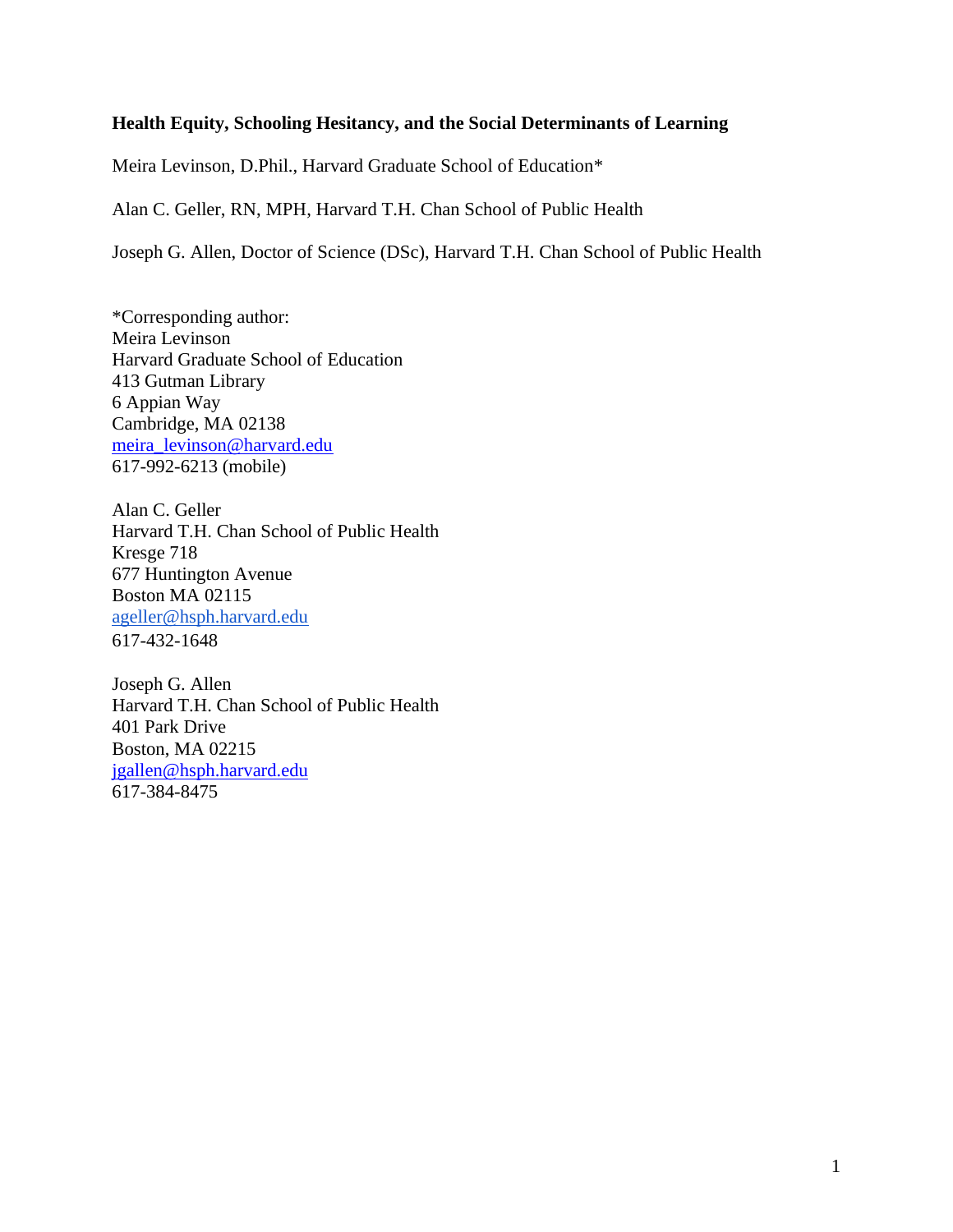## **Health Equity, Schooling Hesitancy, and the Social Determinants of Learning Abstract**

At least 25 million K-12 students in the U.S.—disproportionately children of color from lowincome families—have been physically out of school for a full year due to the COVID-19 pandemic. These children are at risk of significant academic, social, mental, and physical harm now and in the long-term; it is thus essential that all students gain access to safe, in-person schooling. We review the literature about the association between school reopening and COVID-19 transmission rates, and about the political, social, and environmental conditions that shape families' and teachers' choices to return to in-person schooling. Even though schools can safely be opened with appropriate mitigation measures, we find four reasons for schooling hesitancy: high community transmission rates; the Trump administration's politicization of school reopenings in Summer 2020; long-term histories of mutual mistrust and racialized disinvestment in urban districts; and rational calculation about vulnerability due to the social determinants of health that have led Black and Latinx parents disproportionately to keep their children at home and White families disproportionately to send their children to school. Given the deep interconnections between the social determinants of health and of learning, and between schooling hesitancy and community vulnerability, stark inequities in in-person schooling access and take-up are likely to persist. We recommend that urban school districts invest in scientifically-based facilities upgrades, onsite COVID testing, and increased nursing, counseling, and social work staffing. They must also invest time in humble listening so as to understand and address the causes of parents' schooling hesitancy. In addition to ramping up safe and speedy school reopening now, we must make a long-term commitment to supporting schools as both sites of and contributors to public health, especially in historically marginalized communities.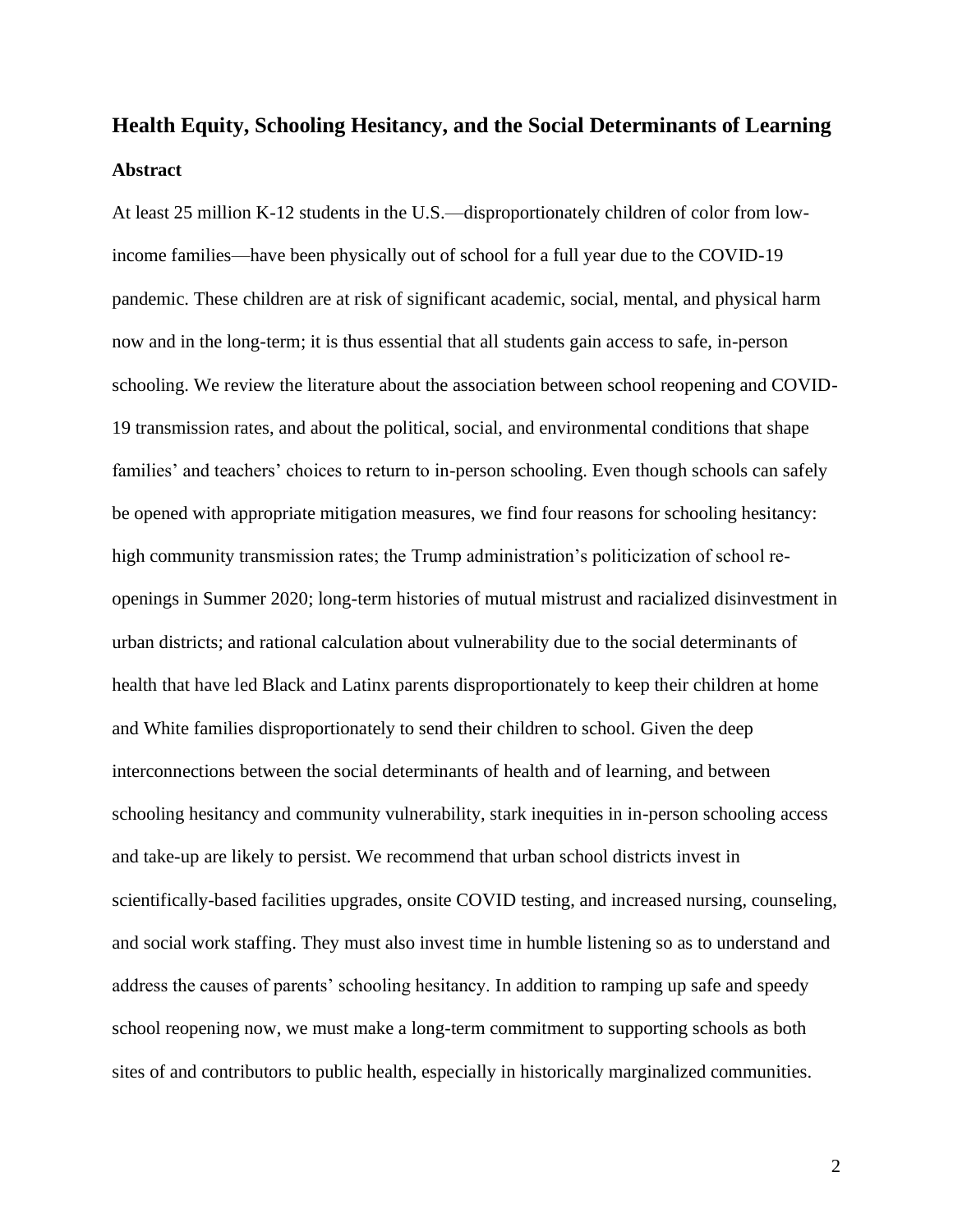#### **Introduction**

Across the United States, at least 25 million elementary- and secondary-school-age children have been physically out of school for 13 months straight--with no end to remote "learning" in sight for many of these students.<sup>1</sup> Dozens of the nation's largest districts, including Los Angeles Unified (serving 650,000 students), Chicago Public Schools (355,000 students), and Puerto Rico (292,000 students), remained entirely or mostly closed from March 2020 through March 2021 and are even now opening school buildings only for younger students. Urban districts that are offering in-person education have significant numbers of students choosing to learn from home rather than returning to the physical classroom. Among the 1.1 million students served by New York City's public schools, for instance, about 700,000 remain at home (or in shelters) rather than attending in-person; in Chicago Public Schools, similarly, only 30% of students who are eligible for in-person schooling have chosen to return. <sup>2</sup> Even worse, 10-20% of students in some urban districts--amounting to an estimated [1 to 3 million children nationwide-](https://bellwethereducation.org/publication/missing-margins-estimating-scale-covid-19-attendance-crisis)-have simply been "lost" by school officials.<sup>3</sup> They have neither officially unenrolled, nor shown up in person, nor logged in to remote school in recent months.

Children who have had no in-person schooling in the past year are disproportionately low-income and students of color. As of December 2020, 64% of low-income students were attending school solely via computer, while 52% of high-income students were attending school in person at least some of the time.<sup>1</sup> Black (66%) and Hispanic (64%) students were almost twice as likely as White (34%) students to be fully remote, and were also twice as likely as White students who are also remote to have no live access to a teacher.<sup>1,4</sup> Stark disparities persist; as of late March 2021, just 2% of majority-White districts offered no in-person schooling while 18% of majority-black districts and 24% of majority-Hispanic districts remained totally remote.5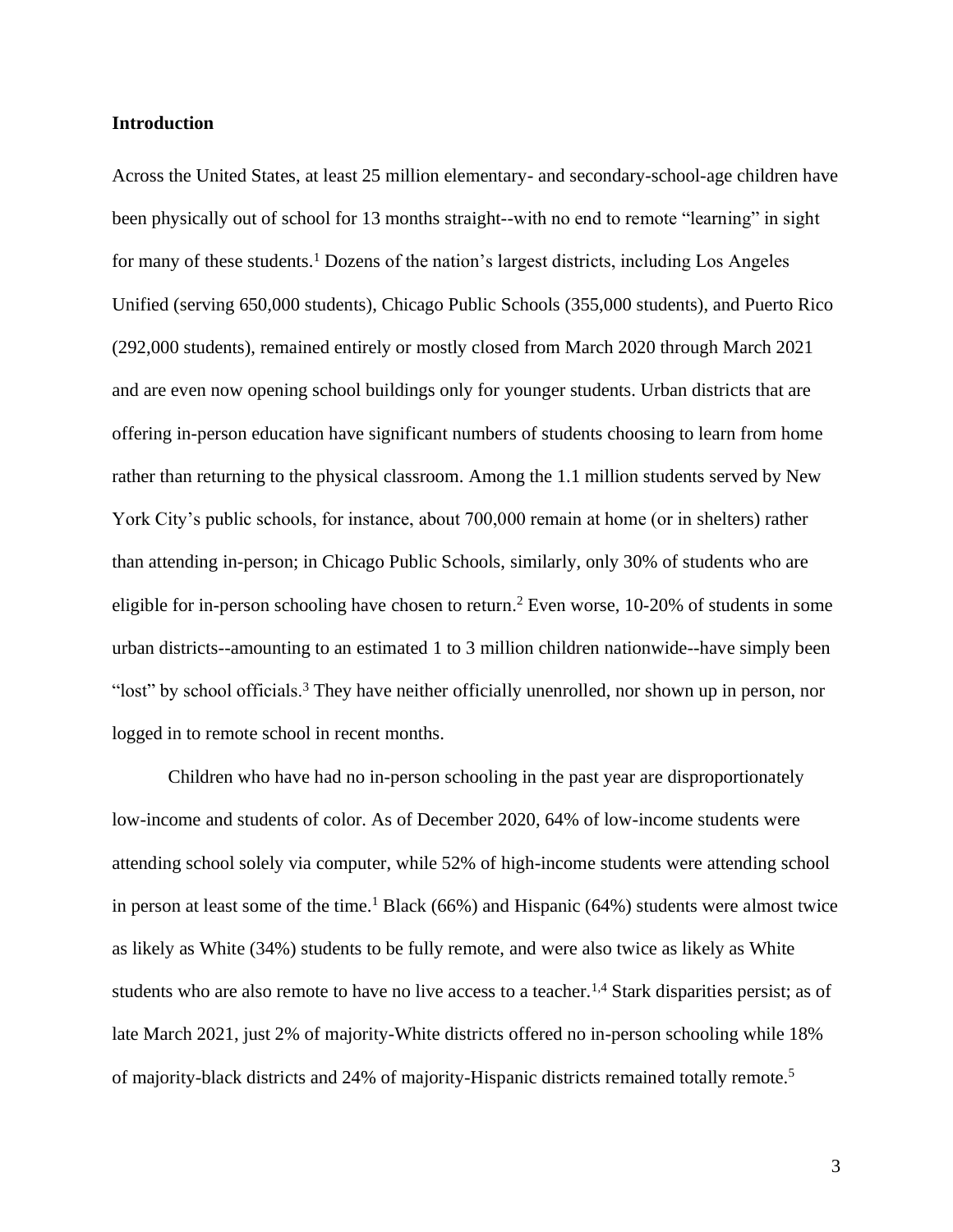Furthermore, within many districts that offer parents a choice, children from wealthier and Whiter neighborhoods have been resuming in-person schooling at significantly higher rates than children from lower-income neighborhoods and communities of color. In Washington, D.C., Public Schools, for instance, barely 1% of the seats newly-available for fourth-quarter in-person learning were in the two highest-poverty wards; the lowest-poverty ward, by contrast, received 42% of new in-person seats.<sup>6</sup>

Children have suffered numerous hardships as a result of being physically out of school, including attenuated academic learning and socioemotional development; academic and social regression; food insecurity; increased exposure to family stress; increased risk of depression, anxiety, isolation, and suicidality; reduced access to social, clinical, and therapeutic services; separation from peers and additional caring adults; increased vulnerability to domestic abuse; and reductions in overall wellbeing.<sup>4,7–10</sup> Although children of all backgrounds face these harms, they have also been spread inequitably, with English Language Learners, students with disabilities, children from low-income families, homeless children, and children of color facing higher risk of suffering both more intense versions of, and a greater total number of, these hardships.<sup>4,11,12</sup> It is likely that these real-time traumas will also have long-term effects on many children, and that these will also be inequitably distributed.<sup>9</sup> The social determinants of learning are tightly tied to the social determinants of health; they rise and fall together.

#### **What do we know about school safety?**

While inequities in school access and the effects of school closures are evident worldwide, the United States is alone among [high-income](https://datahelpdesk.worldbank.org/knowledgebase/articles/906519-world-bank-country-and-lending-groups) countries for having the majority of its children excluded from in-person schooling for the entire past year.<sup>10,13</sup> This is because most countries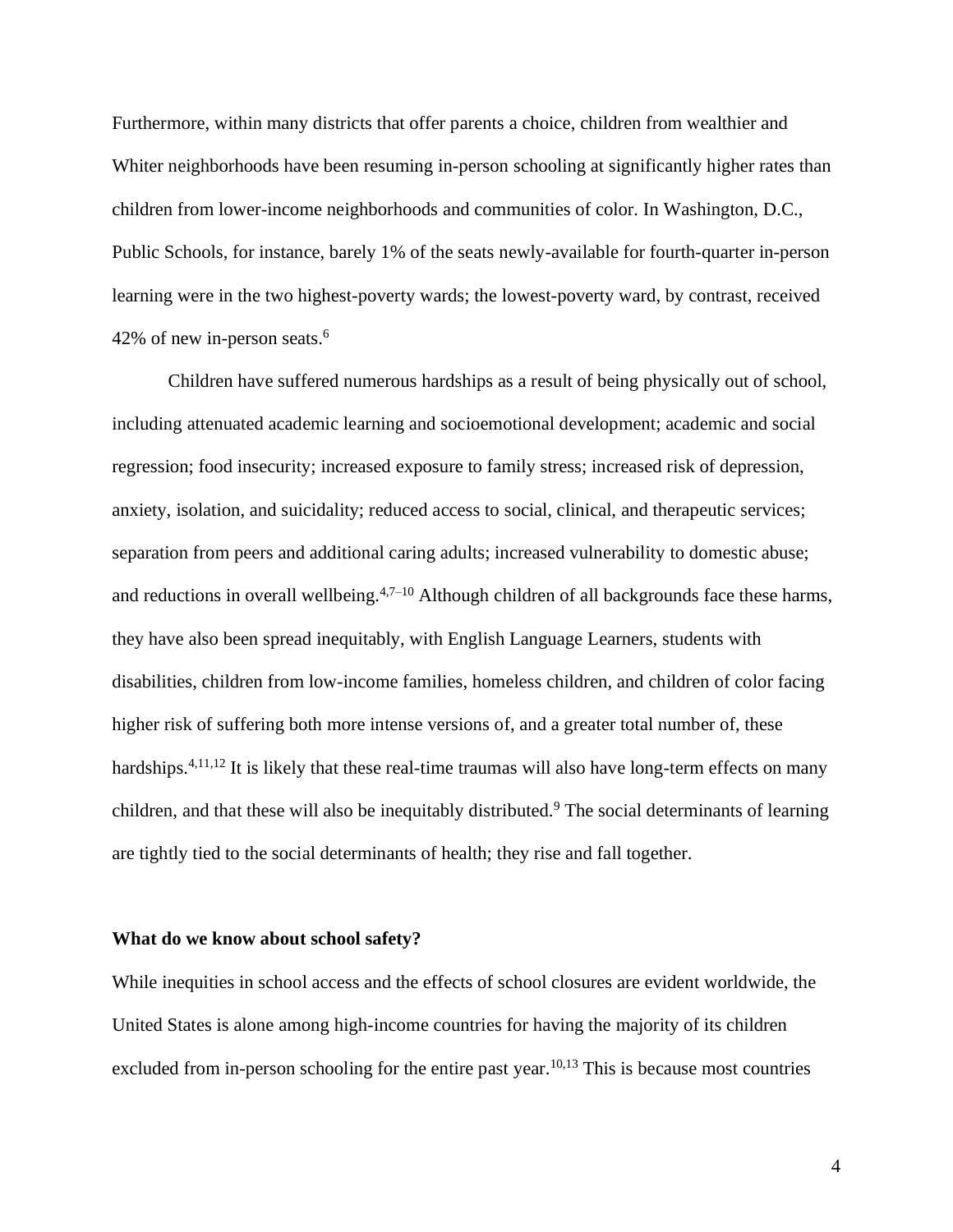prioritized school re-openings, particularly as scientific evidence accumulated around the world that schools could reopen safely when infection controls are in place.<sup>11,14</sup>

The CDC has compiled a comprehensive science brief on the current state of knowledge regarding transmission in K-12 schools, drawing on studies in the U.S., Switzerland, Australia, U.K., Norway, Germany, and Israel, amongst others.<sup>15</sup> Evaluating the full body of evidence, CDC concludes that while high levels of community spread influence the risk in schools due to the greater likelihood of a case being introduced, the risk of within-school transmission can be limited with strict and layered risk reduction measures in place.

For example, in the U.S., Duke University researchers examined nearly 100,000 students and staff over nine weeks of in-person learning in schools and reported that within-school transmission was "extremely rare," with zero cases of student to teacher transmission observed.<sup>16</sup> Infection control measures included mask wearing, social distancing, and daily symptom screening; some schools also reported ventilation improvements, although actual ventilation rates were not formally assessed.

Two studies conducted during periods of high community spread show similar low risk of within-school transmission when infection control measures are in place. A study by Johns Hopkins researchers combined over 500,000 responses from the Facebook Covid-19 Symptom Survey with county-level case data. They reported that in-person schooling was associated with greater within-home transmission, but this effect "largely disappeared" when at least seven controls were in place, and there was a "complete absence of increased risk" associated with inperson schooling when 10 controls were in place.<sup>17</sup> A study by CDC looked at transmission rates in schools in Wisconsin from August 31, 2020, through November 29, 2020, where the primary mitigation measure was mask wearing. They reported that Covid-19 incidence among staff and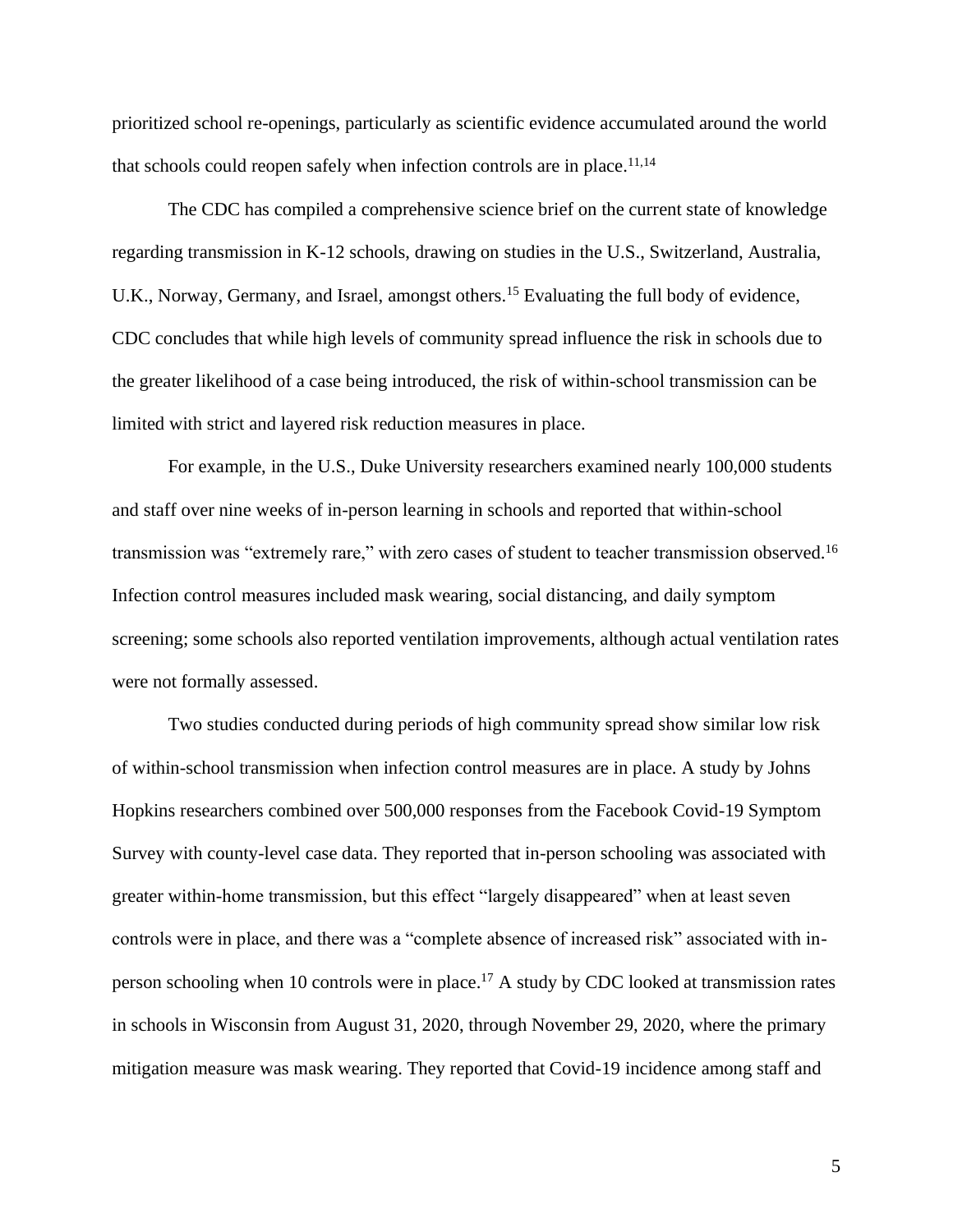students was lower than the surrounding community (3,453 versus 5,466 per 100,000), and only seven of 191 cases identified were linked with in-school spread.<sup>18</sup>

There is also evidence that in-person schooling does not influence spread within the community. CDC examined case data from March through December 2020, and reported that COVID-19 incidence among the general population in counties where K–12 schools offer inperson education (401.2 per 100,000) was similar to that in counties offering only virtual/online education (418.2 per 100,000).<sup>19</sup> And a review by the Technical Advisory Group (TAG) for the World Health Organization European Region concluded in April 2021 that, "even with the wider spread of more infectious variants, there is no evidence that schools contribute in a major way to community transmission."<sup>20</sup>

#### **Causes of schooling hesitancy in the U.S.**

Given the robust evidence that in-person schooling can be safe with the right precautions in place, why have millions of children remained at home in the United States? We identify four key reasons for schooling hesitancy.

First, misplaced political choices to keep gyms, restaurants, and other comparatively high-transmission venues open have exacerbated community transmission rates to frighteningly high levels in many places, and reinforced the (sometimes accurate) perception that it is unsafe to open schools. As governors continue to roll back mask mandates, capacity restrictions in restaurants and gyms, and other mitigation strategies this spring even as more virulent and transmissible SARS-CoV-2 variants are spreading throughout the United States, community transmission rates are likely to jump again. $21$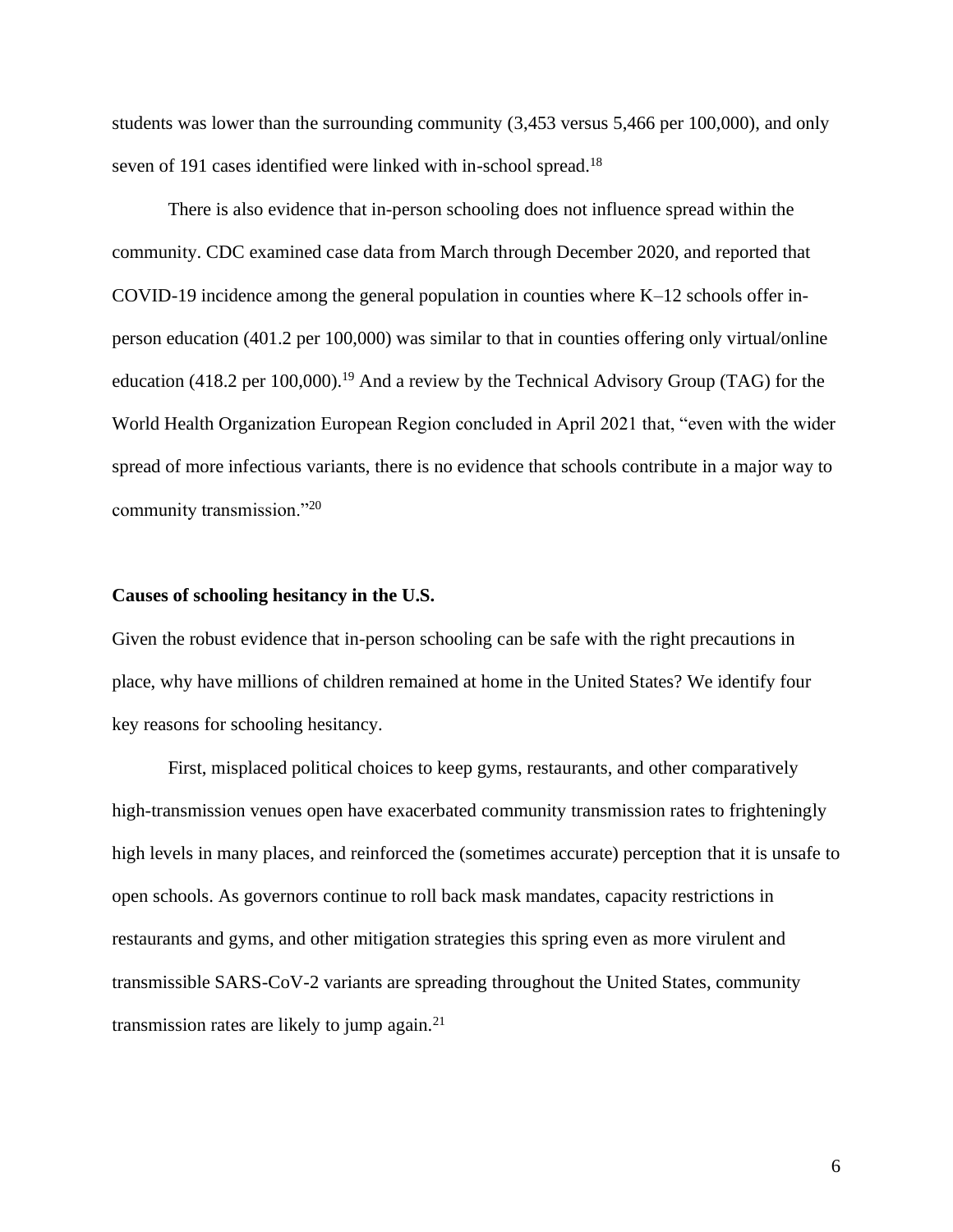Relatedly, the CDC's February 2021 school reopening guidelines heightened people's confusion and concerns about community spread by recommending that closed schools remain closed in communities with "substantial" or "high transmission," which it defined as being 50 or more cases per 100,000 per week.<sup>22</sup> This restrictive metric placed 90% of all communities above the threshold at the time the guidelines were released, despite the fact that community spread metrics do not predict within-school transmission when sufficient controls are in place.<sup>16,17,23</sup> The CDC's guidelines' continued promotion through mid-March 2021 of six-foot distancing to the "greatest extent possible" also restricted schools' capacities to open fully due to space and staffing constraints.<sup>22</sup> Districts that have chosen to follow the CDC guidance precisely thus ratcheted back reopening plans, keeping schools closed or at best hybrid even when case counts are low. 24–26

CDC updated and revised its guidance shortly thereafter in March 2021, which may have further added to the confusion and distrust.<sup>27</sup> The revised guidance now recommends three-foot distancing in elementary schools for student to student interaction regardless of level of community spread and when other control measures are in place.<sup>28</sup> For middle and high school, CDC also recommends three-foot distancing for students, with the one exception being for areas with the highest levels of community spread and where cohorting is not possible.

Second, the politicization of school re-openings last summer by the Trump administration led left-leaning states, cities, districts, parents, and teachers' unions to mistrust federal guidance, keep schools closed, and keep children out of school buildings that were open. As of June 2020, there was broad, bipartisan consensus among policy makers, educators, and parents that everything should be done to help schools reopen at least for younger children in time for the 2020-21 school year. But in early July, President Trump and Secretary of Education Betsy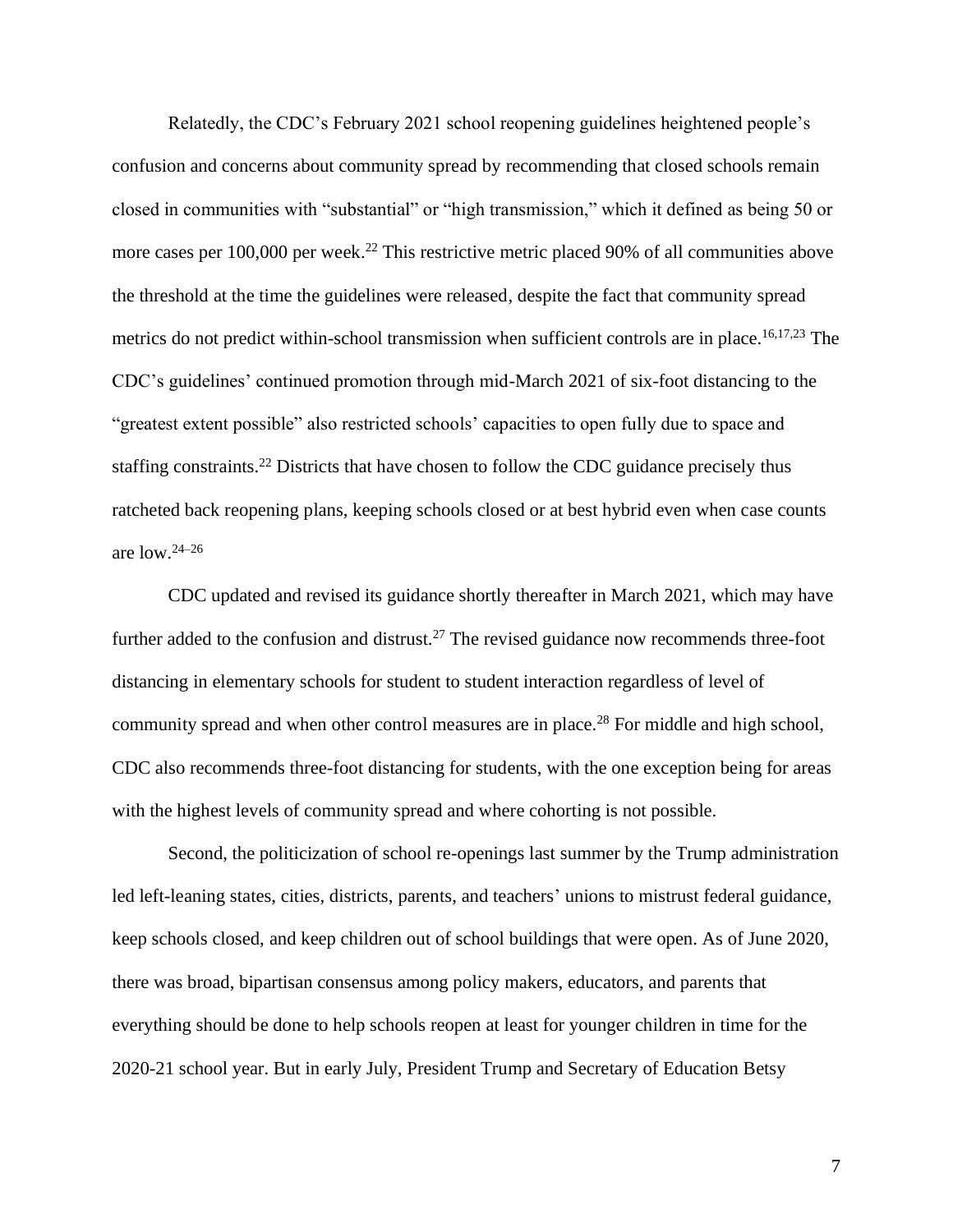DeVos each declared that schools should be ordered to open and challenged the CDC's school safety guidelines as too strict.<sup>29,30</sup> Soon after, the CDC allowed the White House to edit and release a substantially weaker set of guidelines that came under immediate critical scrutiny by scientists and public health officials.<sup>31</sup>

By late July 2020, therefore, urban districts, teachers' unions, many Democratic mayors and governors, and parents in these communities had turned against reopening except under highly stringent conditions. This opposition remained strong throughout the fall, particularly as community transmission skyrocketed. As a result, in-person school attendance remains highly partisan, and large cities and districts—which educate over one-fifth of all U.S. school children and which are almost uniformly Democratic-leaning—remain disproportionately closed. As of December 2020, "the children of Republican parents...are more likely to have access to (51%) and be participating in (39%) fully in-person instruction than are the children of Democrats (35% and 22%, respectively)."<sup>1</sup> Furthermore, over three-quarters of Republican parents who have the option to send their children to in-person school full time have chosen to do so, while under twothirds of Democratic parents have made the same choice.<sup>1,32</sup>

Third, in large urban districts, families (the majority of whom are low-income families of color), educators (the majority of whom are white and middle-class), and district administrators and policymakers (also majority white and middle and upper-middle-class) have been mistrustful not only of federal guidance but also of one another due to decades-long histories of disinvestment, institutionalized and systemic racism, and high-stakes surveillance and accountability measures. While these ills far predate COVID, they have played out in particularly ruthless ways during the pandemic.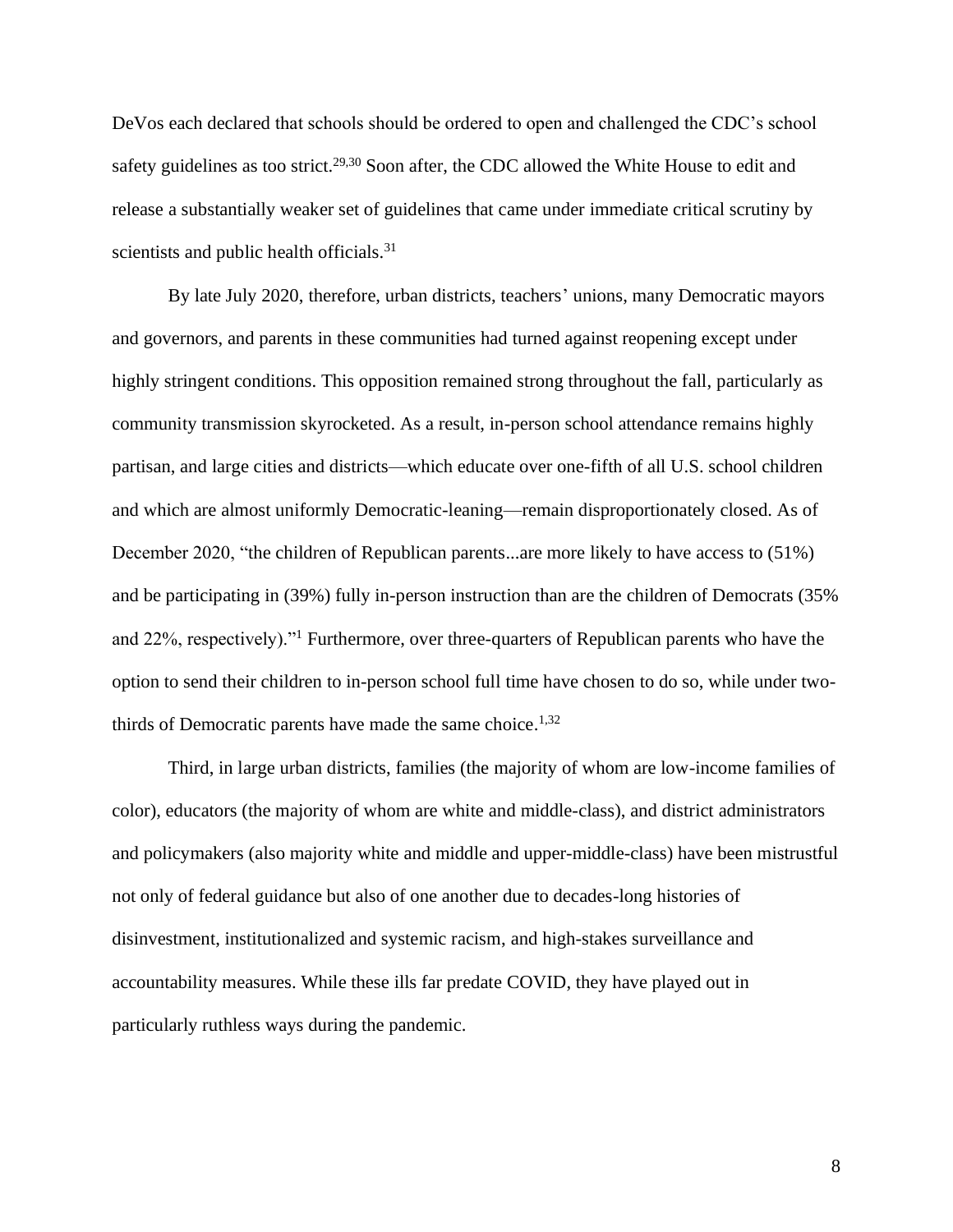One-fifth of high-poverty schools lack even a part-time nurse, and nurses in many schools lack isolation rooms for sick children or even running water.<sup>33,34</sup> Thanks to aging facilities and long-term delayed or neglected maintenance in many high-poverty districts, schools lack windows that can open, have below-minimum ventilation systems, and lack soap, paper towels, and even working toilets.<sup>35,36</sup> When combined with federal failure over the past year to secure and distribute high-quality, low-cost PPE to schools, fraught racial politics, and limited or no money for testing, evaluating building safety, building upgrades, school nurses, or training school personnel in infection-control practices, it is unsurprising that many low-income parents and families of color are skeptical about the safety of in-person schooling. About 30% of parents nationwide, and 39% of Black parents, express "low to nonexistent" trust in their school districts to keep their children safe;<sup>32</sup> this may also explain why 67% of lower-income families and 69%, 72%, and 80% of Hispanic, Asian, and Black parents, respectively, say that schools should wait to reopen until teachers have been vaccinated, as compared to 52% of upper-income families and 51% of White parents.<sup>37</sup> As one Black parent put it bluntly, "For generations, these public schools have failed us and prepared us for prison, and now it's like they're preparing us to pass away." 38

Trust is further eroded by a culture of surveillance and high-stakes accountability mechanisms that limit collaboration around children's learning and well-being. Relationships between teachers unions and district leadership have been particularly toxic, with districts like Philadelphia, Chicago, Boston, and Washington, D.C., pulling back days or even hours before schools were due to open in early 2021 thanks to breakdowns in negotiations with unions. Similarly, dozens of superintendents who have tried to open schools in the face of teacher opposition have faced (and lost) no-confidence votes by union members in their district.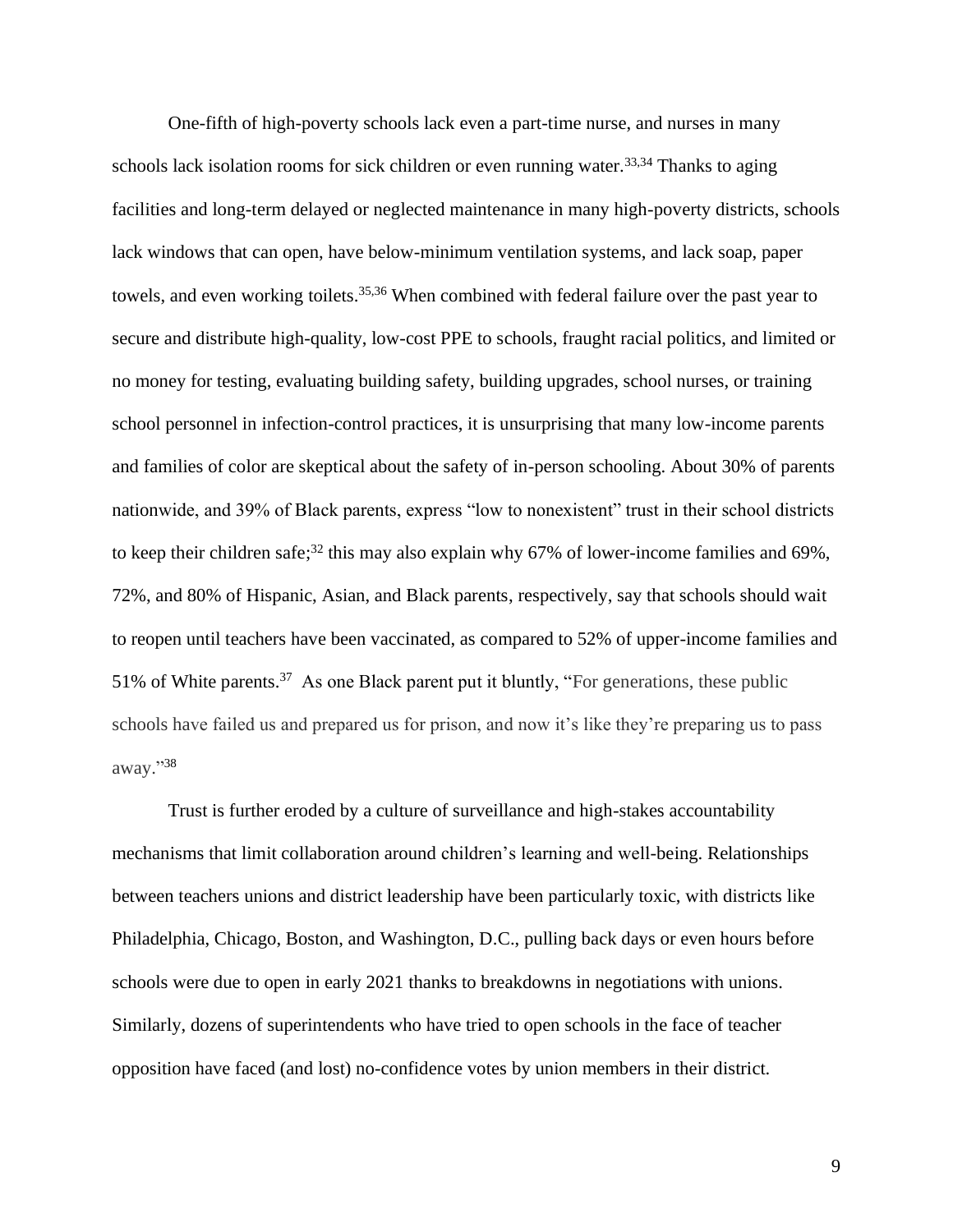Fourth, schooling hesitancy by low-income families of color, and embrace of in-person schooling by White and middle- and upper-income families, arguably represents a rational calculation on all sides about individual and community vulnerability, even as it exacerbates inequalities and further entrenches class and racial injustice. Low-income families of color live in denser housing, are more likely to include essential workers who need to keep working in order to earn wages (even in the face of earning worse or no benefits), are more likely to have family members or other close contacts who are medically vulnerable, have worse access to health coverage and to medical care, live in neighborhoods and communities with higher average infection rates, and have poorer outcomes if they do get COVID including increased risk of death as compared to wealthier and White families. 39–44 Because of *de facto* school segregation patterns both across and within districts, their children are also more likely to attend schools with other children living in similar circumstances (and hence who are themselves also more likely to be exposed to COVID outside of school and thus potentially be asymptomatic carriers in school) and to attend schools with few financial resources and located in old buildings that have not been kept up-to-date. Given all of this, it is totally rational even where school districts are open for low-income families of color to choose to keep their children home and for middle- and upperincome White families to choose to send their children to school—even if low-income children also face heightened risk of harm (because of lack of access to nutritional and therapeutic services, greater struggle accessing remote learning because of limited internet or hardware access, fewer quiet places to do work, or greater levels of family stress) than do wealthier children on average.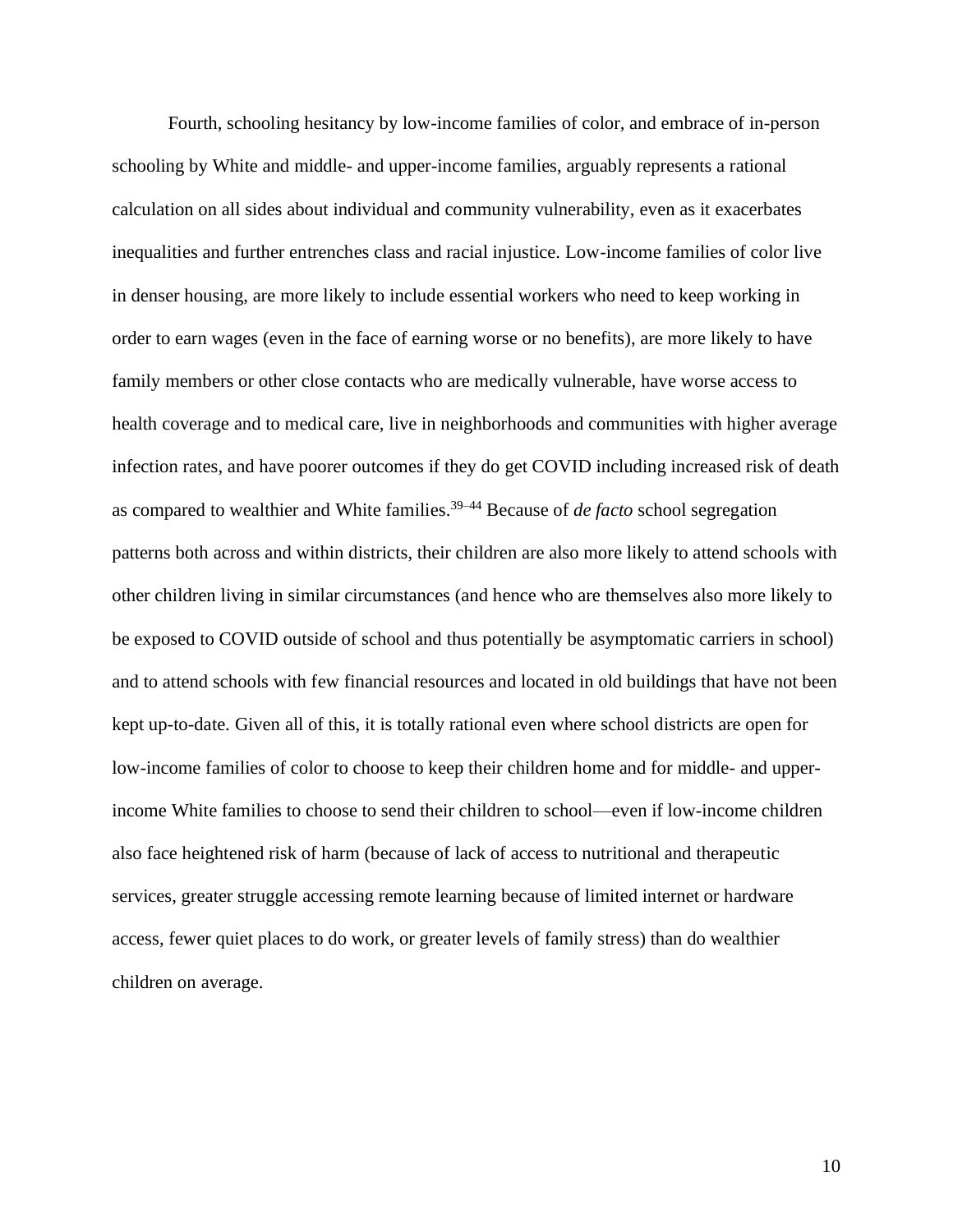### **Addressing schooling hesitancy and inequities in the social determinants of health and learning over the long term**

Although schools can remain open when community spread is high if controls are in place, the most important step remains getting community transmission rates down to low levels. As vaccinations ramp up and transmission rates reduce, more educators and parents should feel safer about in-person schooling. The change in administration may also persuade those who rightly didn't trust the prior administration's pandemic response that school reopenings can happen. Thanks to the December 2020 and March 2021 stimulus bills, \$181 billion in emergency federal K-12 education funding are becoming available to help many schools reopen and stay open. These funds will enable districts to upgrade school facilities in addition to providing essential educational, nutritional, medical, and social services, after-school and summer programs, and other goods.<sup>45</sup> The American Rescue Plan directs districts in particular to fund "activities to address the unique needs of low-income children or students, children with disabilities, English learners, racial and ethnic minorities, students experiencing homelessness, and foster care youth," commitments which are both promising and necessary.<sup>45</sup>

Given the deep interconnections between the social determinants of health and of learning, and between schooling hesitancy and community vulnerability, however, stark inequities in access to and take-up of in-person schooling are likely to persist for the remainder of this school year and into the 2021-22 school year. Racial, socioeconomic, and geographic disparities in adults' (and eventually children's) vaccination rates may further intensify disparities in families' and educators' feelings of safety--and in their absolute levels of risk--in school districts serving predominantly low-income students of color versus those serving predominantly middle class and white students. 46–48 Furthermore, even if pediatric vaccine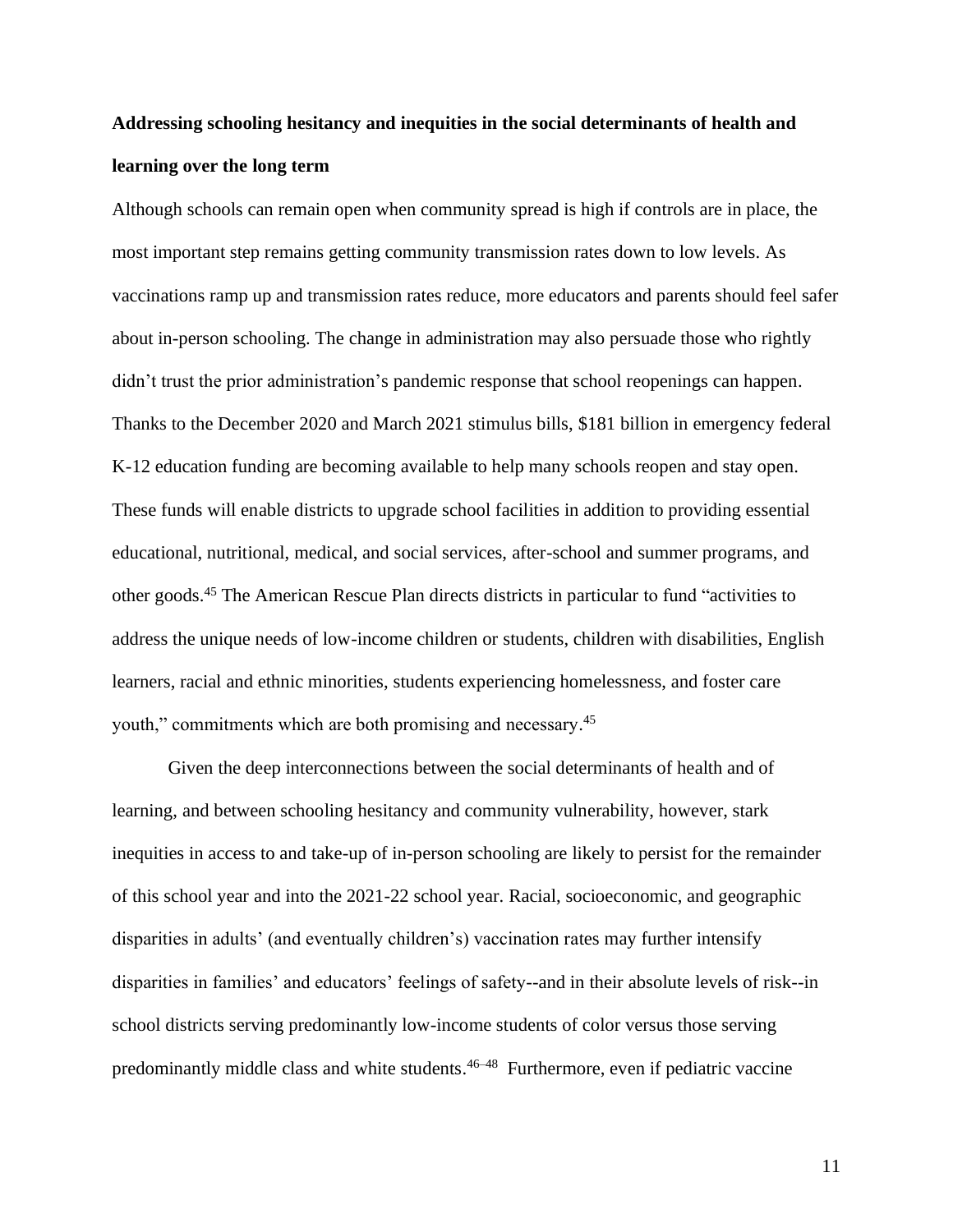access and uptake were miraculously identical across all groups once pediatric vaccinations are approved, families living in low-income neighborhoods and families of color may remain more hesitant to send their children to school in person prior to pediatric vaccine approval given differences in pediatric health by race, ethnicity, class, and neighborhood (i.e., given the social determinants of health). $49,50$  In this case, we could see higher levels of in-person schooling hesitancy in historically marginalized communities throughout Fall 2021 and even into Spring 2022 as families wait for rollout of vaccines to young children.

It would be tragic for any school-age child to remain physically out of school in the 2021- 22 school year if they would thrive better in school; it would be particularly tragic if those children who have been most harmed by long-term, systemic racism and injustice were unable to access the academic, social, emotional, nutritional, and other benefits of in-person schooling due to their parents' and guardians' understandable fears for their safety. The next four months are thus crucial for building a new culture around school safety prior to the start of the 2021-22 school year that takes parents' and educators' schooling hesitancy seriously and responds to it in good faith.

In part, this means that school districts should commit immediately to spending incoming stimulus funds on scientifically-based facilities upgrades that will provide benefits during COVID-19 and beyond, on extended onsite COVID testing to prevent school-based outbreaks and reassure families that silent spread is not occurring, and on nursing, counseling, and social work staffing that are adequate to meet families' needs.<sup>51,52</sup> These investments alone would represent a sea change for schools nationwide; they particularly have the potential to transform those schools that, as we discussed above, have been systematically deprived of basic facilities, staffing, and resources to support student health.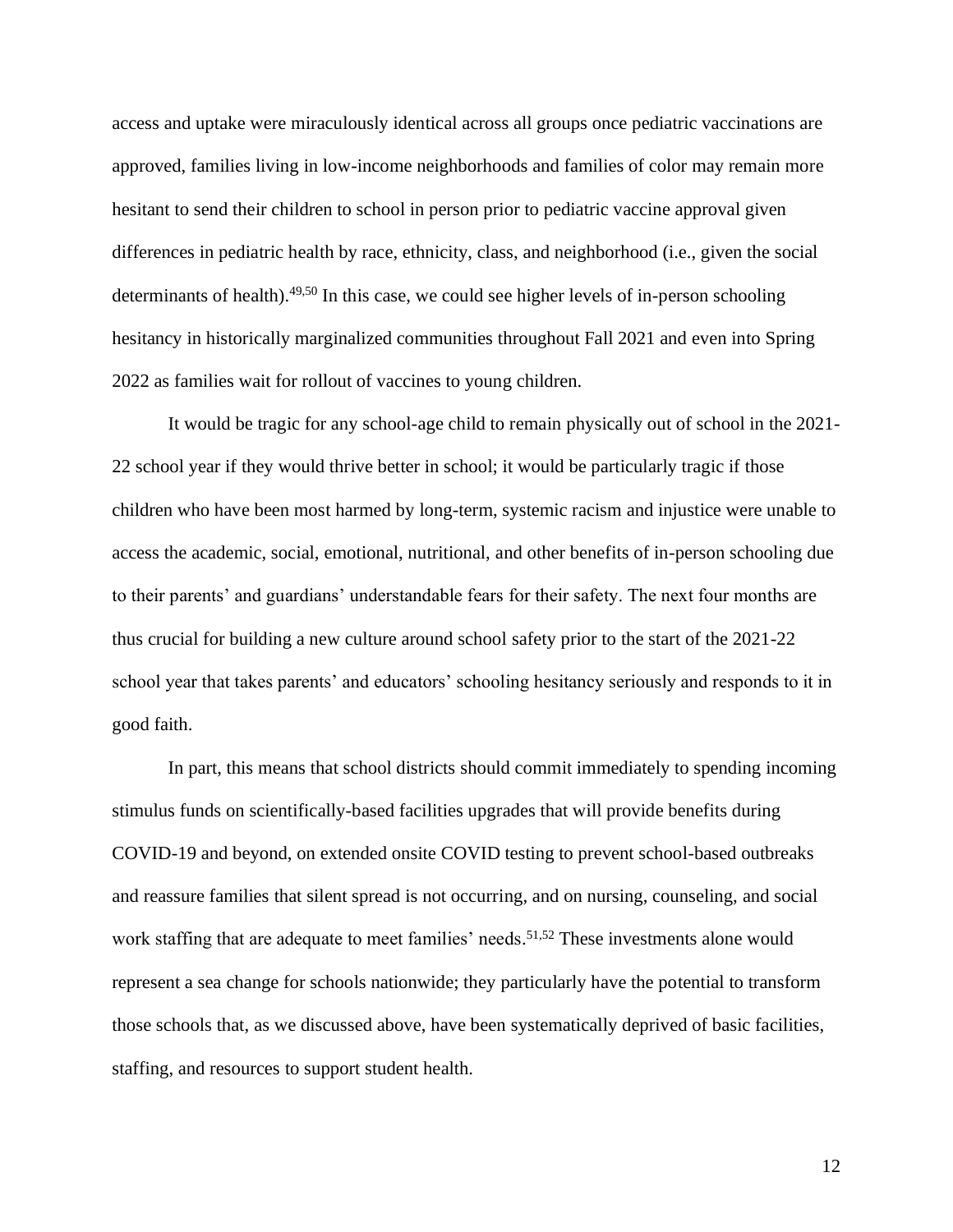We also recommend that schools be set up to serve as community vaccination sites this summer, particularly but not only once pediatric vaccinations become available.<sup>53</sup> Schools are geographically distributed and often centrally located in communities that lack reliable transportation infrastructure. Families know how to get to their children's schools. Principals and school districts also already have practices in place for opening up their buildings as election precincts, shelters during natural disasters, and community meeting places. By partnering with public health officials to open schools as vaccination sites, school districts can both contribute to improved vaccination rates in their communities and demonstrate their public health commitments to a potentially skeptical audience of families and educators.

At the same time, it is equally essential for urban districts and schools to work with individuals, organizations, and institutions in the community to listen to families talk about their concerns; districts cannot simply take unilateral action and expect to eliminate schooling hesitancy. Public health and medical workers have come to recognize that vaccine hesitancy is often deeply personal, rooted in experiences of racism, marginalization, and harm, and is best overcome by humble listening and open conversation among trusted equals. 53–55 School districts can apply these lessons to addressing the problem of schooling hesitancy by using this spring and summer for open, democratic conversations and even one-to-one listening sessions. It may feel inefficient in the moment, but the long-term payoffs of increased mutual trust, changes in school practices that respond to family concerns, and higher rates of in-person student attendance in the fall would be entirely worth it.

Finally, in addition to ramping up safe and speedy school reopening now, we must make a long-term commitment to supporting schools as both sites of and contributors to public health, especially in historically marginalized communities. Even after COVID-19 recedes, we must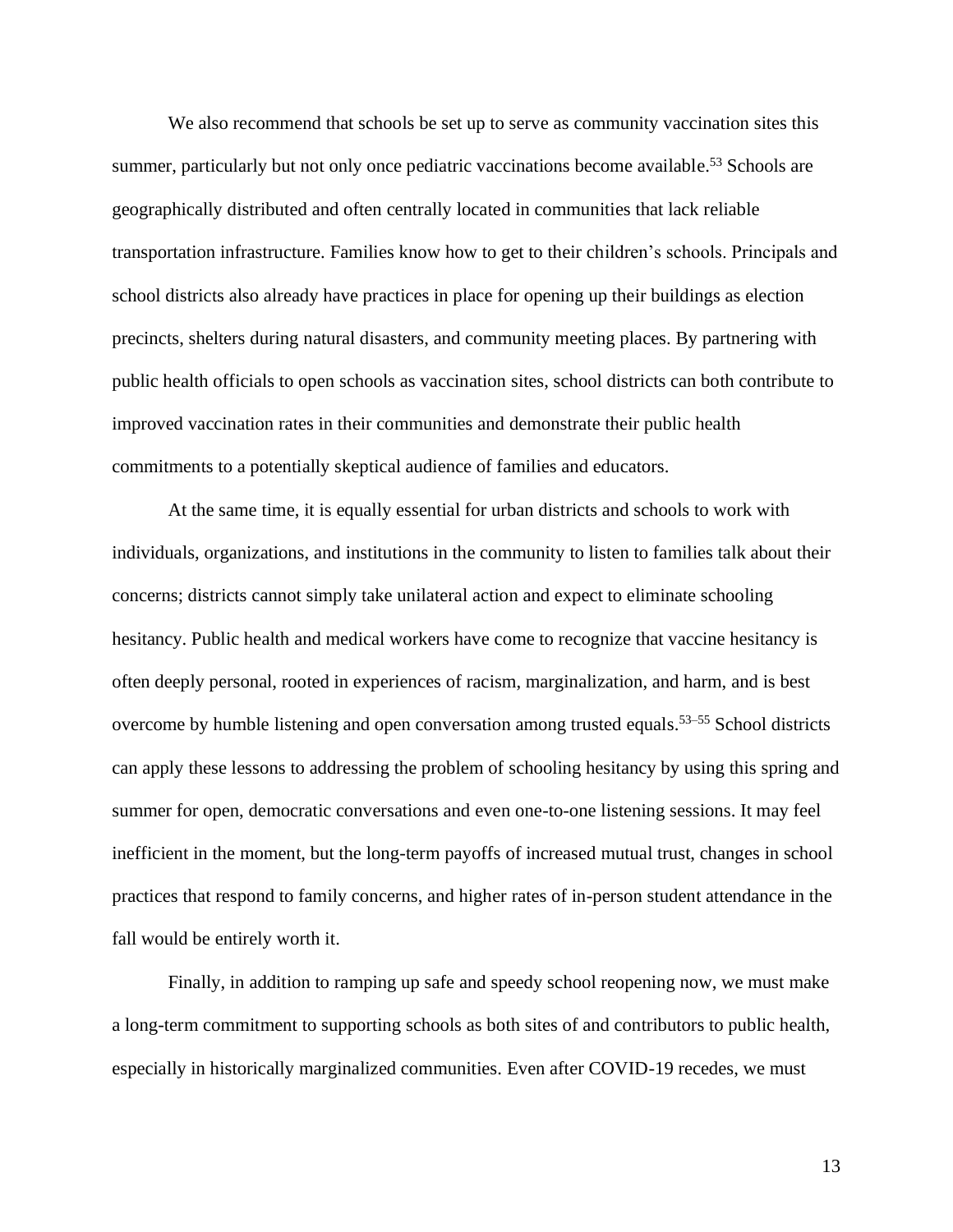continue to fight alongside these communities for both health equity and educational equity, since each is dependent on the other. This work will be neither easy nor quick, but it is both morally necessary and sound public health strategy.

#### **References**

- 1 Henderson MB, Peterson PE, West MR. Pandemic Parent Survey Finds Perverse Pattern: Students Are More Likely to Be Attending School in Person Where Covid Is Spreading More Rapidly. Education Next. 2021; published online Jan 19. https://www.educationnext.org/pandemic-parent-survey-finds-perverse-pattern-students-morelikely-to-be-attending-school-in-person-where-covid-is-spreading-more-rapidly/ (accessed March 7, 2021).
- 2 Leone H. CPS opens its schools Monday to the most students since last March. Is it ready? Some principals say schools lack staff to resume in-person classes safely. chicagotribune.com. https://www.chicagotribune.com/coronavirus/ct-cps-reopening-second-wave-back-to-school-20210301-y2e3pcwfwve7pg2snu3beswhaa-story.html (accessed April 12, 2021).
- 3 Missing in the Margins: Estimating the Scale of the COVID-19 Attendance Crisis. Bellwether Education. 2020; published online Oct 21. https://bellwethereducation.org/publication/missing-margins-estimating-scale-covid-19 attendance-crisis (accessed March 7, 2021).
- 4 Dorn E, Hancock B, Sarakatsannis J, Viruleg E. Mind the gap: COVID-19 is widening racial disparities in learning, so students need help and a chance to catch up.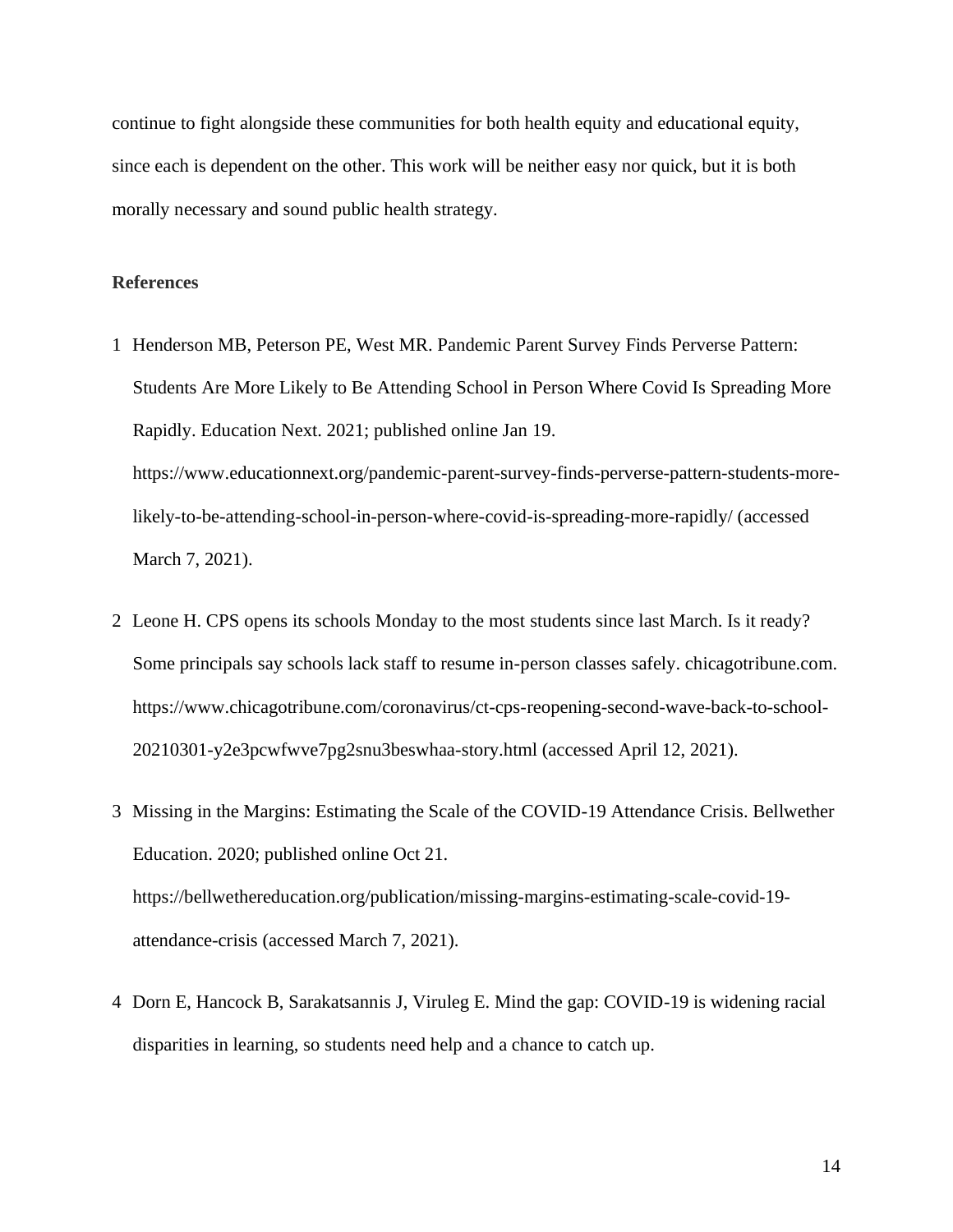https://www.mckinsey.com/industries/public-and-social-sector/our-insights/covid-19-andlearning-loss-disparities-grow-and-students-need-help (accessed March 7, 2021).

- 5 Rice M. Race Charts. Return to Learn Tracker. https://www.returntolearntracker.net/racecharts/ (accessed April 12, 2021).
- 6 Stein P. D.C. is expanding in-person learning. But most of the new seats will be in the city's wealthiest schools. Washington Post. https://www.washingtonpost.com/local/education/dcschools-in-person-fourth-quarter/2021/04/18/aa4fad12-9ea1-11eb-b7a8- 014b14aeb9e4\_story.html (accessed April 24, 2021).
- 7 Leeb RT. Mental Health–Related Emergency Department Visits Among Children Aged 18 Years During the COVID-19 Pandemic — United States, January 1–October 17, 2020. *MMWR Morb Mortal Wkly Rep* 2020; **69**. DOI:10.15585/mmwr.mm6945a3.
- 8 Hill RM, Rufino K, Kurian S, Saxena J, Saxena K, Williams L. Suicide Ideation and Attempts in a Pediatric Emergency Department Before and During COVID-19. *Pediatrics* 2021; **147**. DOI:10.1542/peds.2020-029280.
- 9 Cheng TL, Moon M, Artman M. Shoring up the safety net for children in the COVID-19 pandemic. *Pediatric Research* 2020; **88**: 349–51.
- 10Allen JG, VanRy M, Jones ER, *et al.* The Lancet Covid-19 Commission Task Force on Safe Work, Safe Schools and Safe Travel: 6 Priority Areas. https://covid19commission.org/s/Safe-Work-Safe-School-Safe-Travel-Feb-2021.pdf.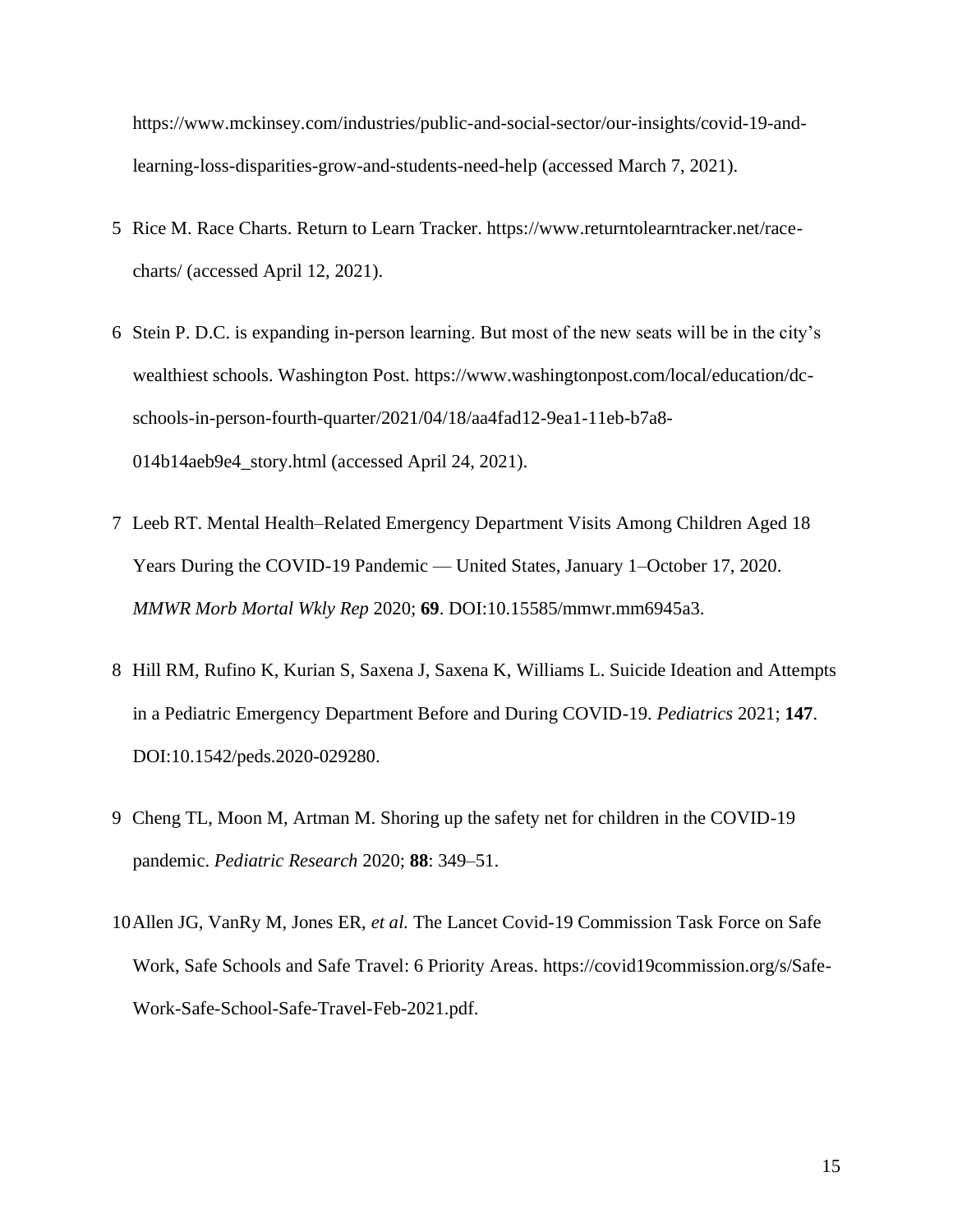- 11Levinson M, Cevik M, Lipsitch M. Reopening Primary Schools during the Pandemic. *New England Journal of Medicine* 2020; **383**: 981–5.
- 12Zimmerman A. 1 in 4 NYC students with disabilities aren't getting mandated services this school year, new data shows. Chalkbeat New York. 2021; published online Feb 10. https://ny.chalkbeat.org/2021/2/10/22277334/special-education-coronavirus-nyc (accessed March 8, 2021).
- 13https://plus.google.com/+UNESCO. Education: From disruption to recovery. UNESCO. 2020; published online March 4. https://en.unesco.org/covid19/educationresponse (accessed March 7, 2021).
- 14Ismail SA, Saliba V, Bernal JL, Ramsay ME, Ladhani SN. SARS-CoV-2 infection and transmission in educational settings: a prospective, cross-sectional analysis of infection clusters and outbreaks in England. *The Lancet Infectious Diseases* 2021; **21**: 344–53.
- 15CDC. Coronavirus Disease 2019 (COVID-19). Centers for Disease Control and Prevention. 2020; published online Feb 11. https://www.cdc.gov/coronavirus/2019-ncov/science/sciencebriefs/transmission\_k\_12\_schools.html (accessed April 12, 2021).
- 16Zimmerman KO, Akinboyo IC, Brookhart MA, *et al.* Incidence and Secondary Transmission of SARS-CoV-2 Infections in Schools. *Pediatrics* 2021; published online Jan 1. DOI:10.1542/peds.2020-048090.
- 17Lessler J, Grabowski MK, Grantz KH, *et al.* Household COVID-19 risk and in-person schooling. *medRxiv* 2021; : 2021.02.27.21252597.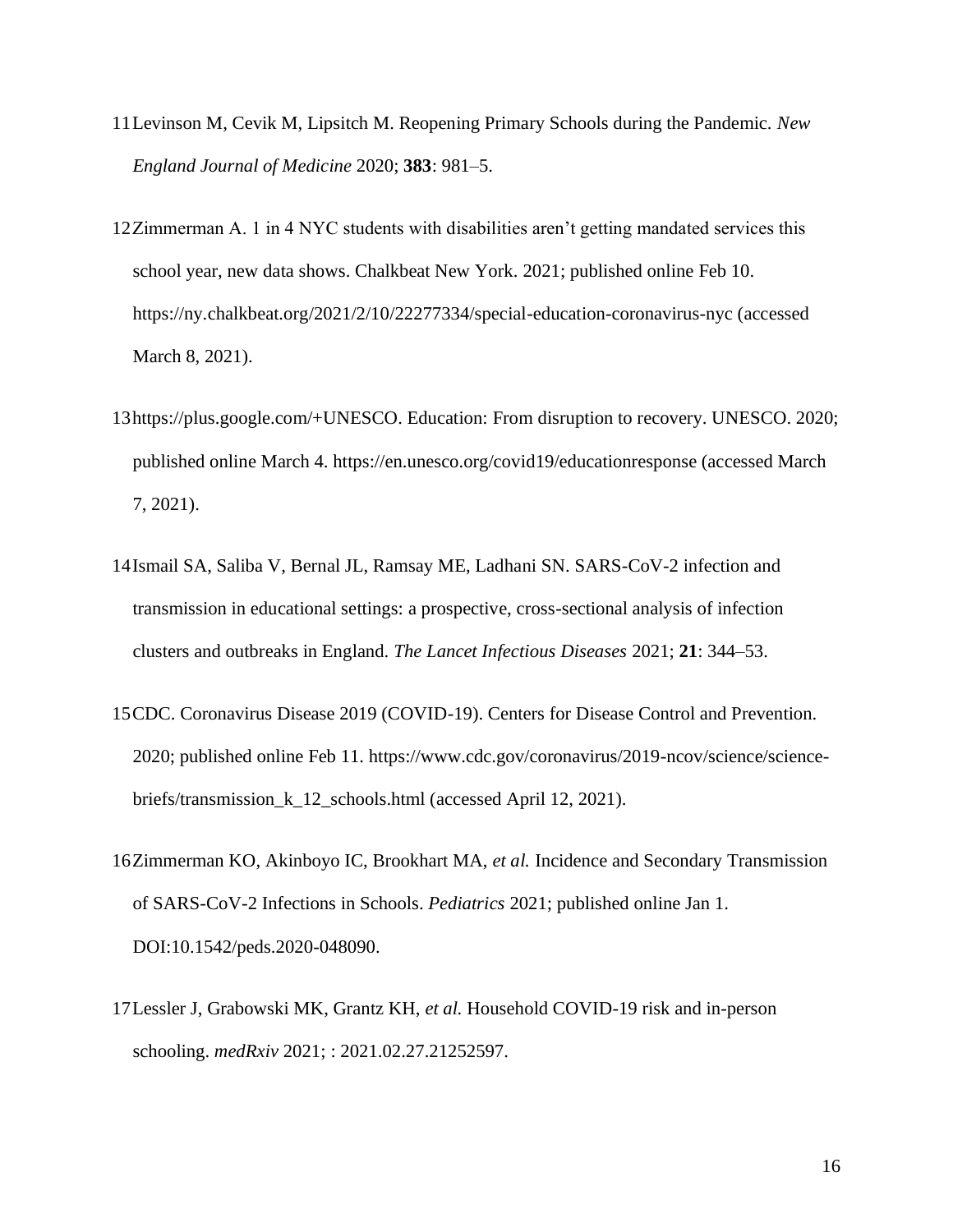- 18Falk A. COVID-19 Cases and Transmission in 17 K–12 Schools Wood County, Wisconsin, August 31–November 29, 2020. *MMWR Morb Mortal Wkly Rep* 2021; **70**. DOI:10.15585/mmwr.mm7004e3.
- 19Leidman E, Duca L, Omura J, Proia K, Stephens J, Sauber-Schatz E. COVID-19 Trends Among Persons Aged 0–24 Years — United States, March 1–December 12, 2020. *MMWR Morbidity and Mortality Weekly Report* 2021; **70**. DOI:10.15585/mmwr.mm7003e1.
- 20Fourth meeting of the Technical Advisory Group on Safe Schooling During the COVID-19 Pandemic. Copenhagen, Denmark: WHO Regional Office for Europe, 2021 https://apps.who.int/iris/bitstream/handle/10665/340359/WHO-EURO-2021-2197-41952- 57642-eng.pdf.
- 21CDC. COVID Data Tracker. Centers for Disease Control and Prevention. 2020; published online March 28. https://covid.cdc.gov/covid-data-tracker (accessed April 12, 2021).
- 22CDC. Community, Work, and School. Centers for Disease Control and Prevention. 2020; published online Feb 11. https://www.cdc.gov/coronavirus/2019-ncov/community/schoolschildcare/operation-strategy.html (accessed March 8, 2021).
- 23Allen D, Allen JG, Jenkins H, Levinson M. Schools and the Path to Zero: Strategies for Pandemic Resilience in the Face of High Community Spread. 2020; published online Dec. https://globalepidemics.org/wp-

content/uploads/2021/01/SchoolsandthePathtoZero\_wFAQ.pdf (accessed March 7, 2021).

24Meckler L, Heim J. Biden pushes full-time school, but districts are cautious after CDC weighs in. Washington Post. https://www.washingtonpost.com/education/cdc-schools-guidelines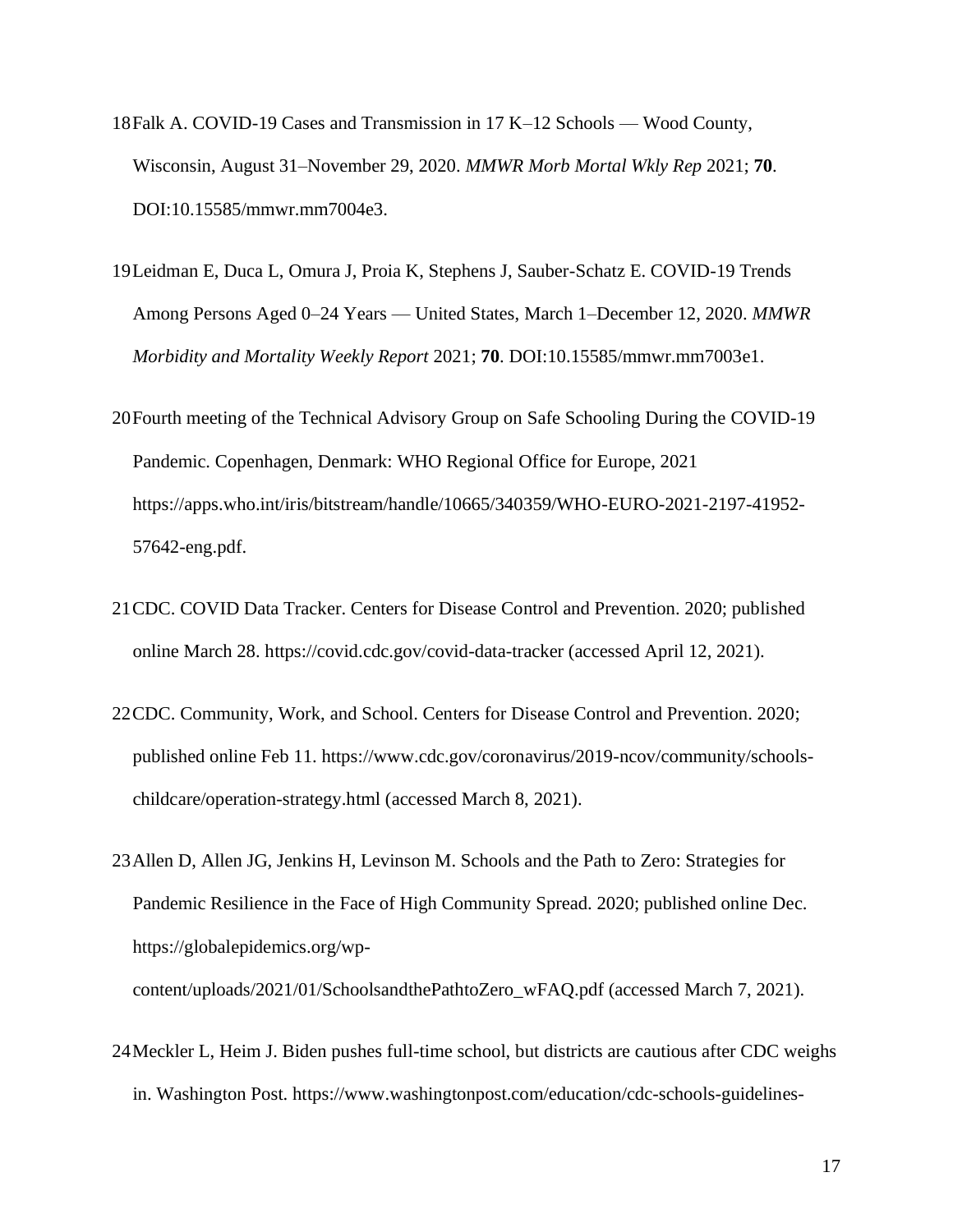reopen/2021/02/25/9b4d8ae8-76c2-11eb-948d-19472e683521\_story.html (accessed March 8, 2021).

- 25Burbio's CDC K-12 Red Zone Tracker. https://cai.burbio.com/burbios-cdc-k-12-red-zonetracker/ (accessed March 8, 2021).
- 26Barnum M. New CDC guidance: Vaccinate teachers, but don't wait to open schools. Chalkbeat. 2021; published online Feb 12. https://www.chalkbeat.org/2021/2/12/22280017/new-cdc-guidance-open-schools (accessed March 8, 2021).
- 27CDC. Community, Work, and School. Centers for Disease Control and Prevention. 2020; published online Feb 11. https://www.cdc.gov/coronavirus/2019-ncov/community/schoolschildcare/operation-strategy.html (accessed April 12, 2021).
- 28Coronavirus Disease 2019. Centers for Disease Control and Prevention. 2021; published online March 24. https://www.cdc.gov/media/releases/2021/p0319-new-evidence-classroomphysical-distance.html (accessed April 12, 2021).
- 29Trump says U.S. schools must reopen in fall amid pandemic | Reuters. https://www.reuters.com/article/us-health-coronavirus-usa-trump/trump-says-u-s-schoolsmust-reopen-in-fall-amid-pandemic-idUSKBN2472KV (accessed March 8, 2021).
- 30DeVos blasts school districts that hesitate at reopening POLITICO. https://www.politico.com/news/2020/07/07/white-house-cdc-pediatricians-reopening-schools-350655 (accessed March 8, 2021).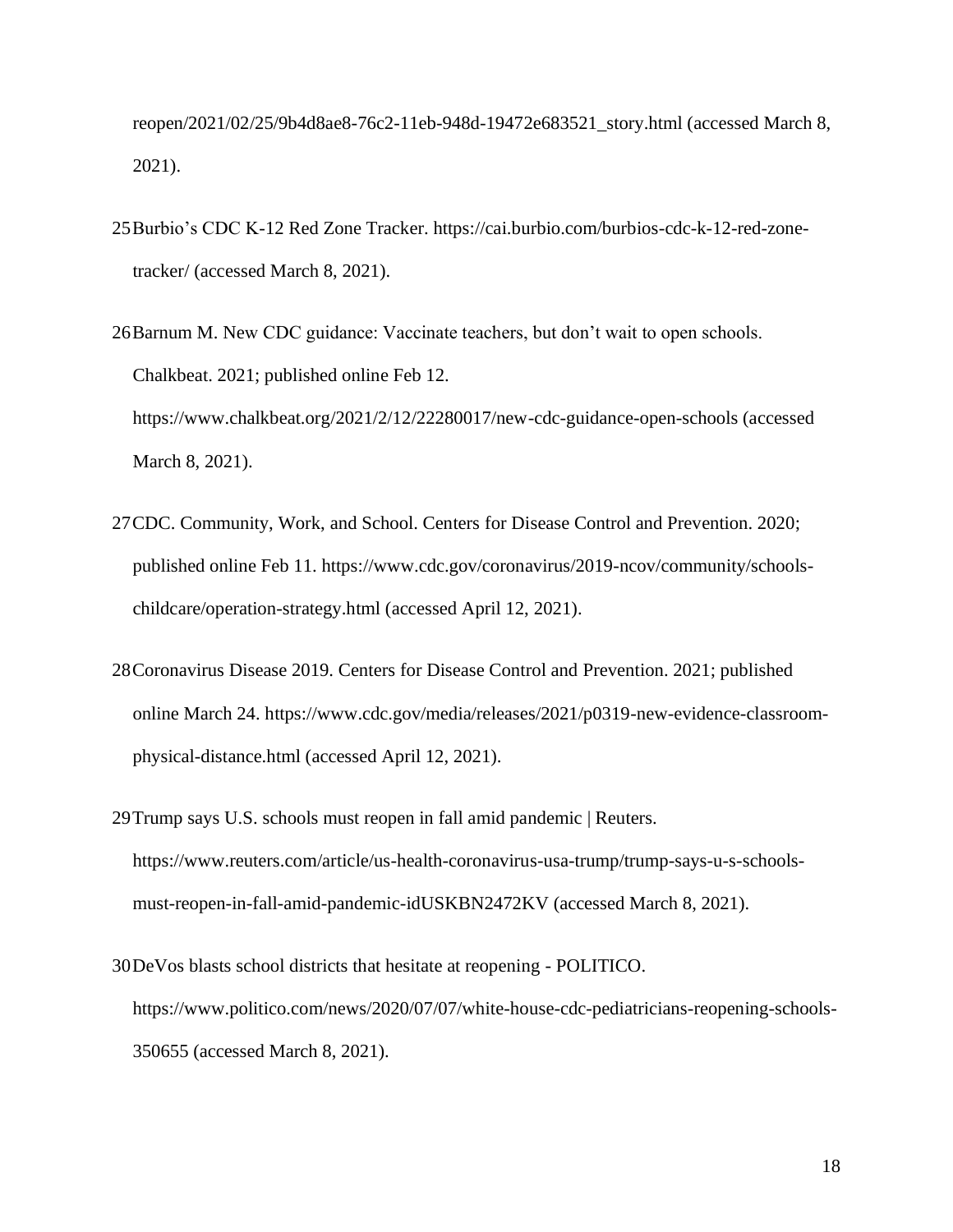- 31Meckler L, Weiner R. CDC director concedes schools in 'hot spots' face tougher call on reopening. Washington Post. https://www.washingtonpost.com/education/cdc-directorconcedes-schools-in-hot-spots-face-tougher-call-on-reopening/2020/07/24/273ee068-cdd8- 11ea-b0e3-d55bda07d66a\_story.html (accessed March 8, 2021).
- 32Do Parents Trust Schools? Where the Fault Lines Are During COVID-19. https://www.edweek.org/leadership/do-parents-trust-schools-where-the-fault-lines-are-duringcovid-19/2020/09 (accessed March 8, 2021).
- 33School Nurses in U.S. Public Schools. 2020; published online April 30. https://nces.ed.gov/pubsearch/pubsinfo.asp?pubid=2020086 (accessed March 8, 2021).
- 34BPS nurses, teachers, bus drivers rally against reopening schools without proper safety measures - The Boston Globe. https://www.bostonglobe.com/2020/07/29/metro/bps-nursesteachers-bus-drivers-rally-city-hall-against-reopening-schools-without-proper-safetymeasures/ (accessed March 8, 2021).
- 35The ventilation problem in schools: literature review Fisk 2017 Indoor Air Wiley Online Library. https://onlinelibrary.wiley.com/doi/abs/10.1111/ina.12403 (accessed March 8, 2021).
- 36Boston's school bathrooms are a big mess The Boston Globe. https://www.bostonglobe.com/metro/2019/12/07/school-bathrooms-are-first-classmess/ZtG0ACuSPVgb0rPbyRKqlO/story.html (accessed March 8, 2021).
- 37NW 1615 L. St, Suite 800Washington, Inquiries D 20036USA202-419-4300 | M-857-8562 | F-419-4372 | M. More Americans now say academic concerns should be a top factor in deciding to reopen K-12 schools. Pew Research Center. https://www.pewresearch.org/fact-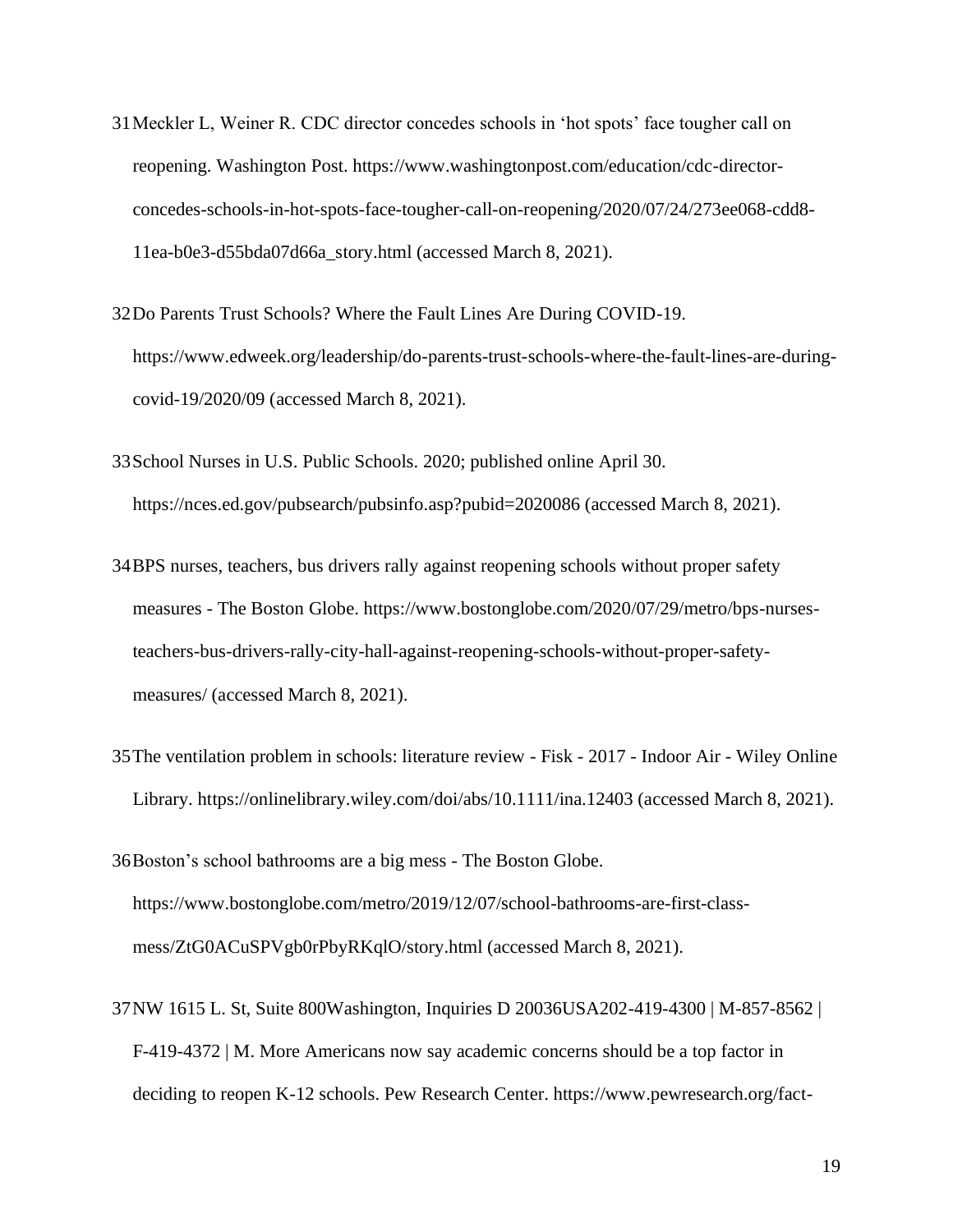tank/2021/02/24/more-americans-now-say-academic-concerns-should-be-a-top-factor-indeciding-to-reopen-k-12-schools/ (accessed March 8, 2021).

- 38Missing in School Reopening Plans: Black Families' Trust The New York Times. https://www.nytimes.com/2021/02/01/us/politics/school-reopening-black-families.html (accessed March 8, 2021).
- 39Karmakar M, Lantz PM, Tipirneni R. Association of Social and Demographic Factors With COVID-19 Incidence and Death Rates in the US. *JAMA Netw Open* 2021; **4**. DOI:10.1001/jamanetworkopen.2020.36462.
- 40Rogers TN, Rogers CR, VanSant‐Webb E, Gu LY, Yan B, Qeadan F. Racial Disparities in COVID‐19 Mortality Among Essential Workers in the United States. *World Med Health Policy* 2020; published online Aug 5. DOI:10.1002/wmh3.358.
- 41American Housing Survey (AHS) AHS Table Creator. https://www.census.gov/programssurveys/ahs/data/interactive/ahstablecreator.html?s\_areas=00000&s\_year=2019&s\_tablename =TABLE2&s\_bygroup1=9&s\_bygroup2=1&s\_filtergroup1=1&s\_filtergroup2=1 (accessed March 8, 2021).
- 42Yang T-C, Emily Choi S-W, Sun F. COVID-19 cases in US counties: roles of racial/ethnic density and residential segregation. *Ethn Health* 2021; **26**: 11–21.
- 43Khanijahani A. Racial, ethnic, and socioeconomic disparities in confirmed COVID-19 cases and deaths in the United States: a county-level analysis as of November 2020. *Ethn Health* 2021; **26**: 22–35.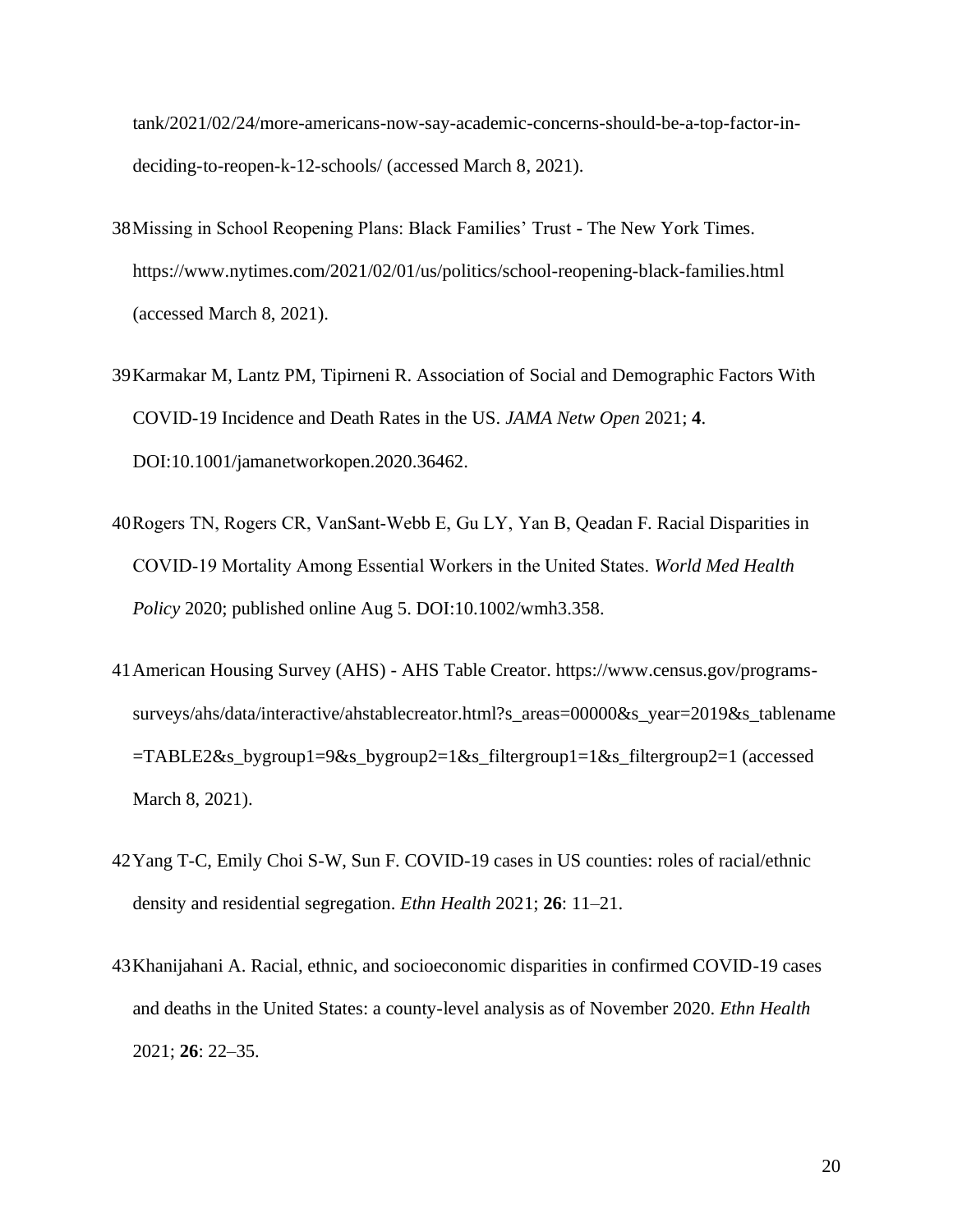- 44Clouston SAP, Natale G, Link BG. Socioeconomic inequalities in the spread of coronavirus-19 in the United States: A examination of the emergence of social inequalities. *Soc Sci Med* 2021; **268**: 113554.
- 45Yarmuth JA. H.R.1319 117th Congress (2021-2022): American Rescue Plan Act of 2021. 2021; published online March 6. https://www.congress.gov/bill/117th-congress/housebill/1319 (accessed March 8, 2021).
- 46Tolbert J, 2021. Vaccination is Local: COVID-19 Vaccination Rates Vary by County and Key Characteristics. KFF. 2021; published online March 29. https://www.kff.org/coronaviruscovid-19/issue-brief/vaccination-is-local-covid-19-vaccination-rates-vary-by-county-and-keycharacteristics/ (accessed April 12, 2021).
- 47CDC. COVID Data Tracker. Centers for Disease Control and Prevention. 2020; published online March 28. https://covid.cdc.gov/covid-data-tracker (accessed April 12, 2021).
- 48Pham O, Alam R, Apr 07 NPP, 2021. Latest Data on COVID-19 Vaccinations Race/Ethnicity. KFF. 2021; published online April 7. https://www.kff.org/coronavirus-covid-19/issuebrief/latest-data-on-covid-19-vaccinations-race-ethnicity/ (accessed April 12, 2021).
- 49Braveman P, Gottlieb L. The Social Determinants of Health: It's Time to Consider the Causes of the Causes. *Public Health Rep* 2014; **129**: 19–31.
- 50Pediatrics C on C. Poverty and Child Health in the United States. *Pediatrics* 2016; **137**. DOI:10.1542/peds.2016-0339.